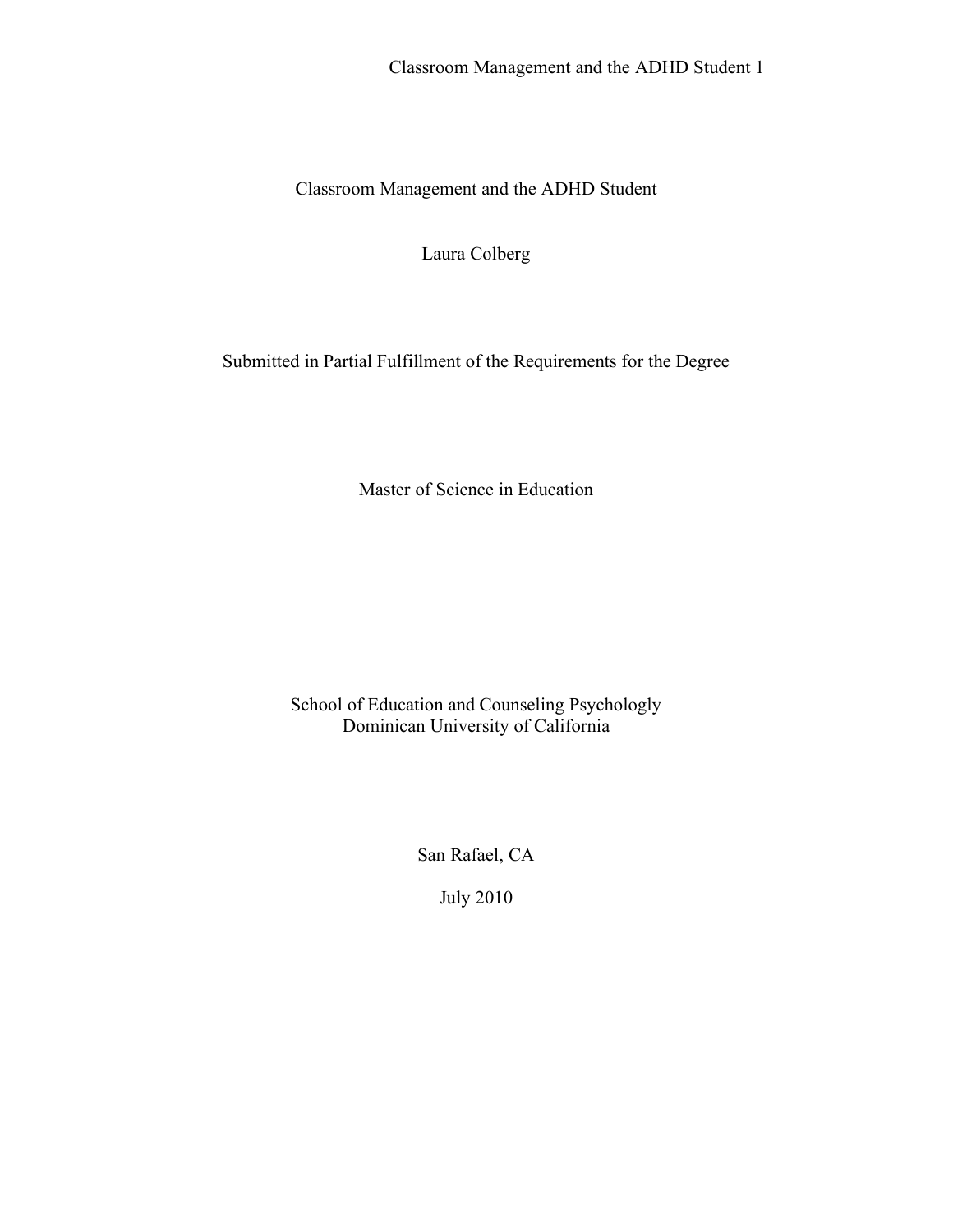## Acknowledgements

I would like to thank Dr. Madalienne Peters and Suzanne Roybal at Dominican University of San Rafael, California. I want to thank my wonderful and amazing friends Camille Lincoln, Leslie Freed, Marianne Vollenweider, Susan DiGirolamo, Susan Stapp, and Terry Lockman for all the encouragement and support I could not have done this without you all. I want to thank Dana and Renee Stretchberry for your encouragement and love. Most importantly I want, to thank Barbara and Chuck Lavaroni for all their love and support during this journey I would not have reached this goal without the two of them.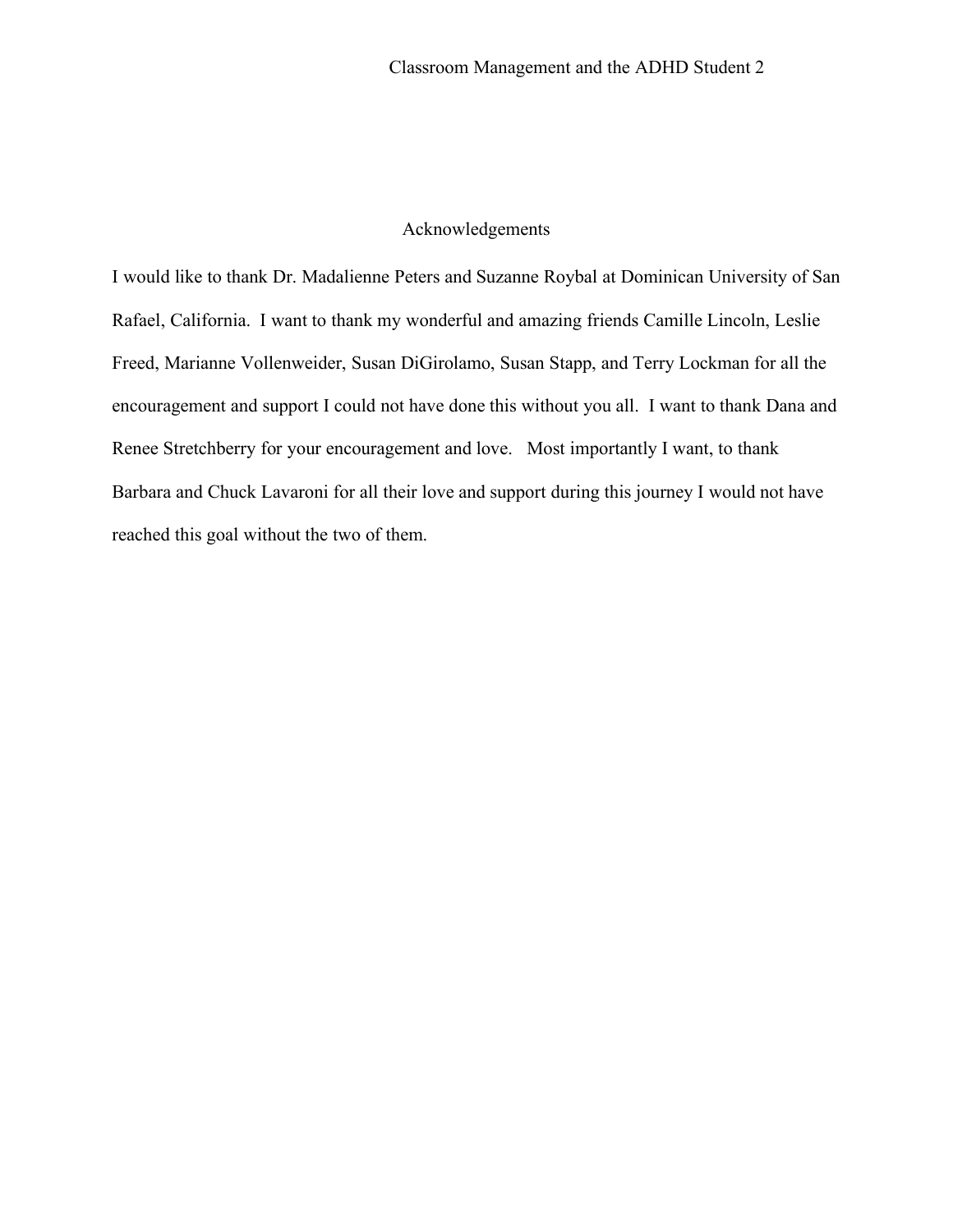# Table of Contents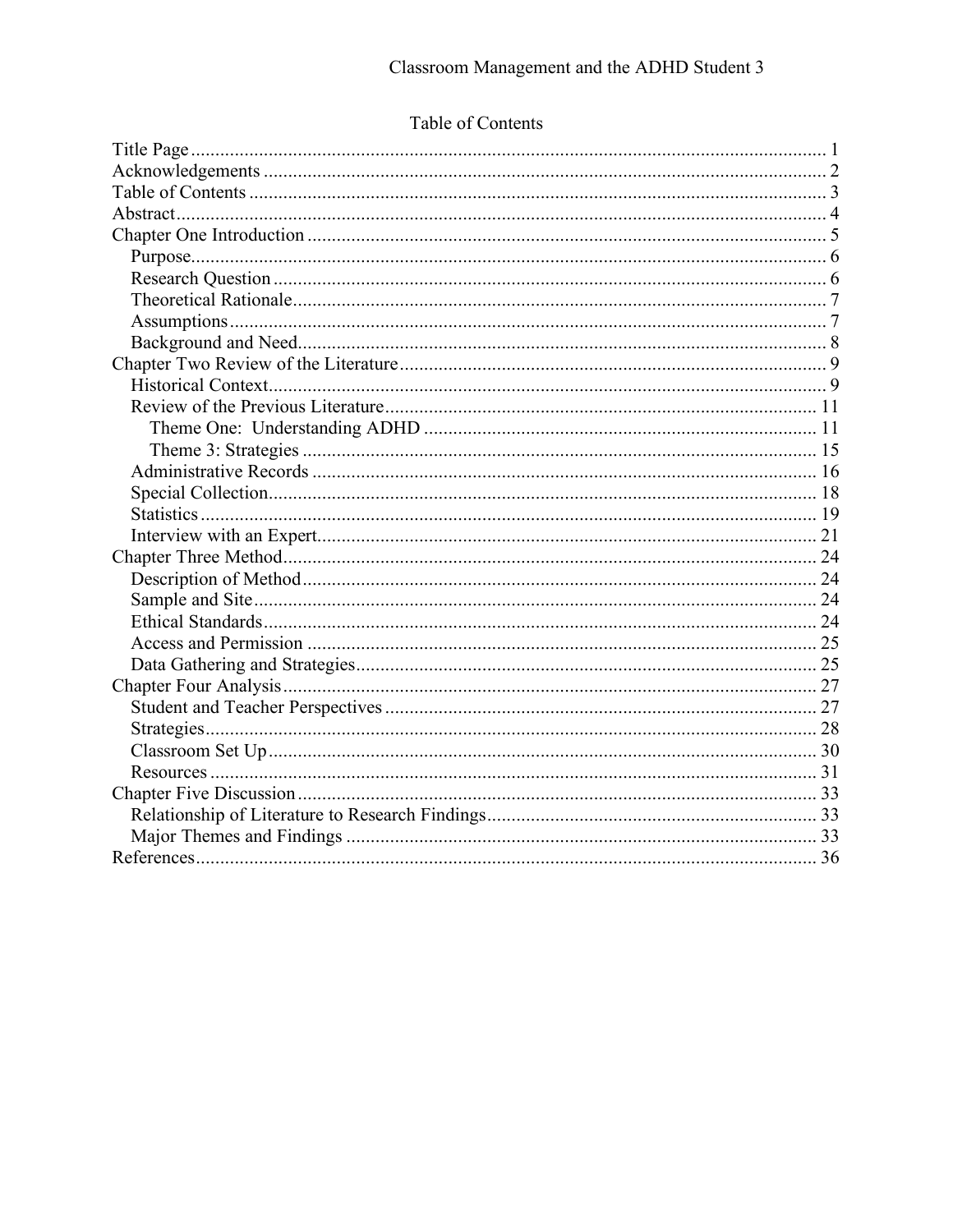### Abstract

Meeting the academic needs of a student with Attention Deficit Hyperactivity Disorder (ADHD) can be taxing on teachers and students. This research highlights classroom management strategies that general education teachers might include in their teaching to support the academic growth students with ADHD, while continuing to support all students in the class.

Classroom teachers and a resource teacher were interviewed to discuss their beliefs and strategies on dealing with students with ADHD. Results indicated that it is important for teachers to have strategies that address the unique learning needs of this population. Adult attitudes and approach to this situation is important. Adults had to think about the student with ADHD and remind themselves that this population learns differently. The research highlights the importance of adapting the classroom management strategies in place without compromising the education of others.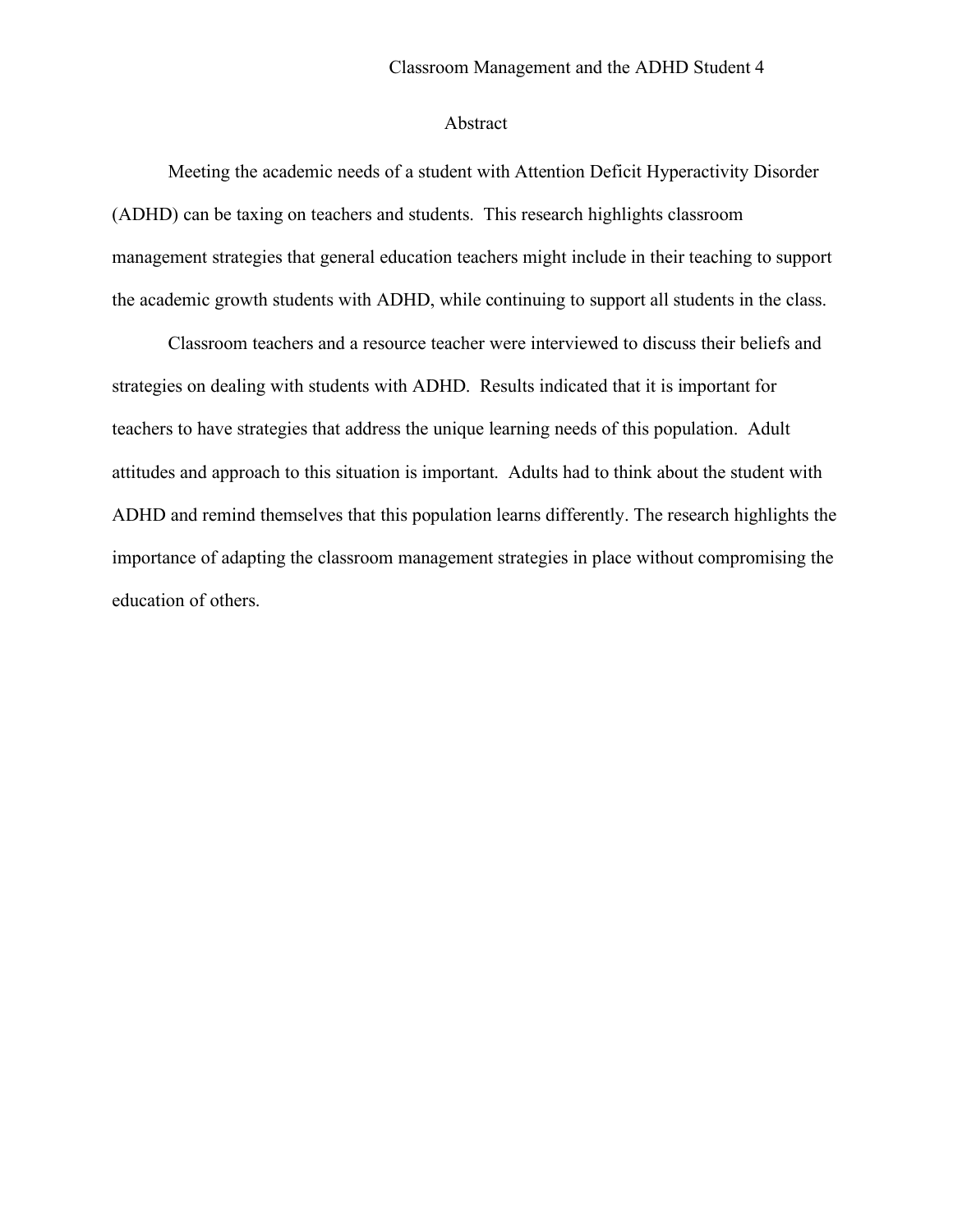## Chapter One Introduction

How teachers handle classroom management in their class can impact the school year. Classroom management sets the tone from the moment the student walks through the classroom door.

As a new teacher I want to have all the necessary tools and strategies in place when faced with the challenge of a student with ADHD. ADHD is a condition that is characterized by hyperactivity, with inability to concentrate and a tendency toward impulsive or inappropriate behavior. This research documents strategies that support the academic growth of the student with ADHD. The inspiration behind this research was generated from an experienced teacher feels the need for an enhanced understanding of how to support the academic growth of a student with ADHD through classroom management strategies.

Increasing numbers of children are being diagnosed with ADHD. The U. S Center for Disease Control stated that 7.8 percent of U.S Children from ages 4-17 are diagnosed with ADHD and that in turn means many teachers will have a least a few students with ADHD in every class taught (Brown, 2007). The intention of this research is to share strategies that are effective with students with ADHD.

#### Statement of Problem

Meeting the academic needs of a student with ADHD in a regular classroom setting is challenging for any teacher. While adapting classroom management strategies some teachers find that the results of the adaptations impact the academic growth of other student in their classes.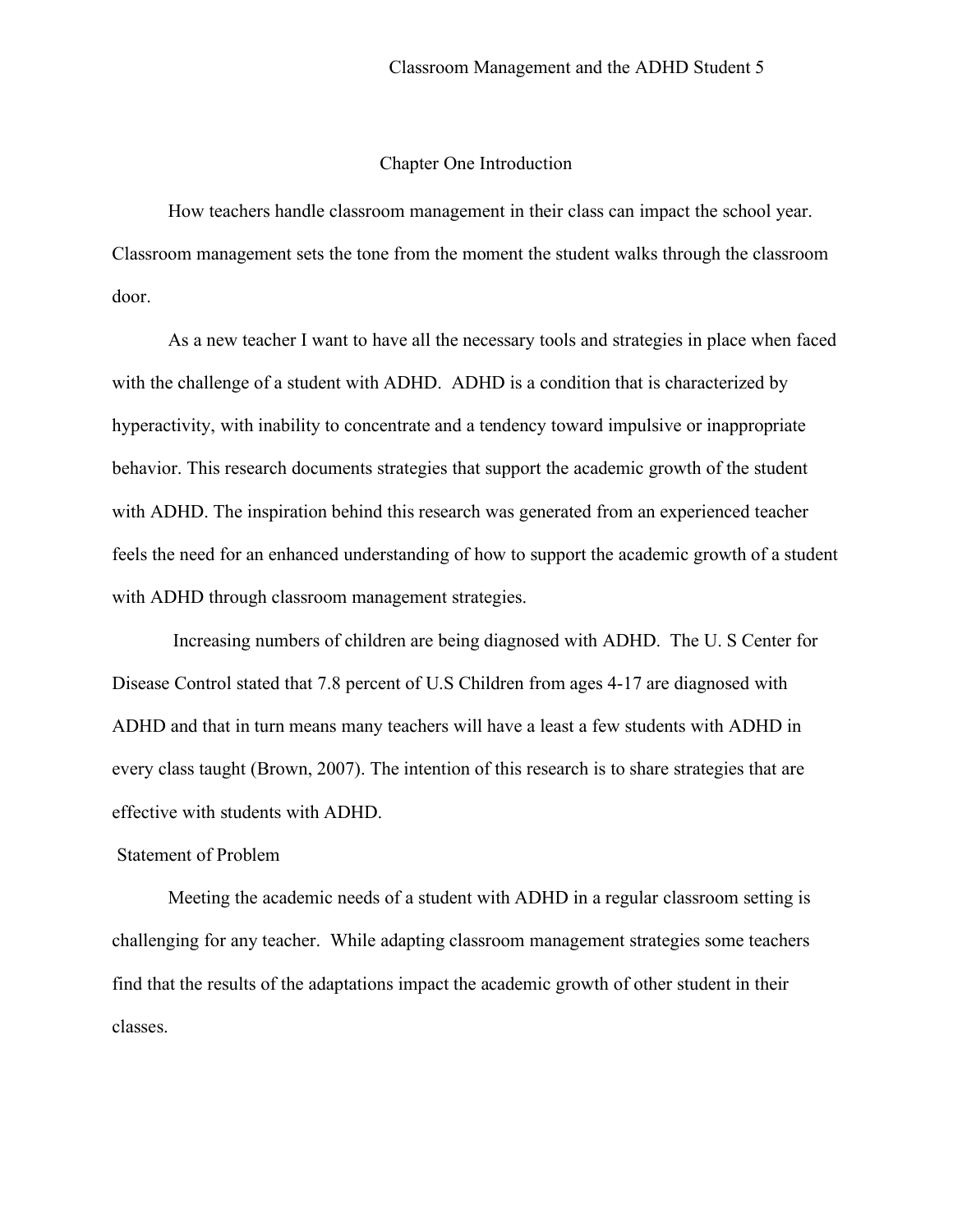There are many questions facing teachers today on how to manage students who have been diagnosed with ADHD. How do teachers handle the students who are always fidgeting in their seat? How do teachers deal with children who are constantly playing with items on their desk and what can teachers do to focus students on their schoolwork? How do teachers prevent students with ADHD from continuously calling out all the time? These are some of the questions facing teachers today with the increase of students being diagnosed with ADHD.

#### Purpose

The purpose of this research is to document the effects that classroom management strategies have on the academic growth of a student with ADHD. What are some of the strategies that teachers can incorporate in teaching to better support the academic growth of a student with ADHD, while continuing to teach all the students in the class? How can teachers adapt their current classroom management strategies to support the academic needs of the students with ADHD while continuing to address the academic needs of the other students in the classroom?

#### Research Question

What classroom management strategies help a teacher meet the academic needs of the ADHD student while not impacting the rest of the class? Classroom management includes methods and strategies to maintain a classroom environment that is conducive to the student's success and academic learning (McCreary, 2010). By establishing certain practice teachers may promote appropriate behaviors in students. Establishing respect between students and teachers is important.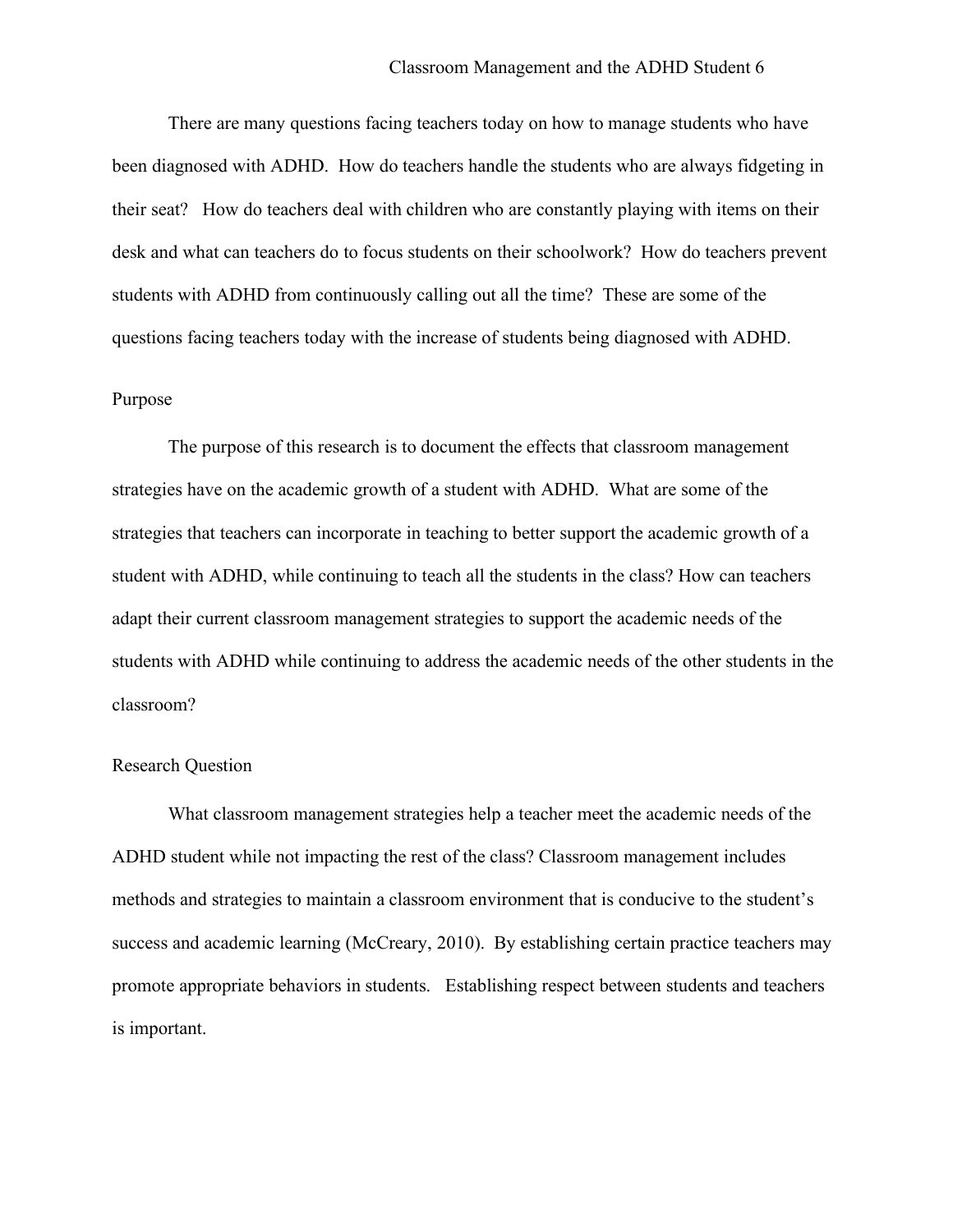Teachers want to have in place on the first day of school a classroom management system that insures the classroom will run smoothly. It is important that students diagnosed with ADHD are in a structured environment, that the teachers keep their classroom management strategies and adapted those strategies to meet the needs of the ADHD students. If teachers have one system in place for the class and another for the students with ADHD, this could be confusing to the students.

#### Theoretical Rationale

According to Mastropiere and Scruggs (2000) teachers need a plan for managing classroom behavior. Behavioral Intervention is the term given to a set of strategies that use the principles of consistent behavior management. Student behaviors are first analyzed with respect to antecedent and consequent events. Strategies are implemented systematically based on that analysis. These authors further describe Cognitive-Behavioral Interventions that use the same principles of behavioral intervention but in addition, add a self-instruction and self-monitoring component to the intervention.

### **Assumptions**

It is my assumption that when teachers open their doors on the first day of school, they have in place effective classroom management system. Regular classroom teachers need to be able to adapt classroom management strategies to meet the needs of all students, including those students with ADHD. When adapting the strategies to meet the needs of the students with ADHD the teacher needs not negatively impact the needs of the rest of the class.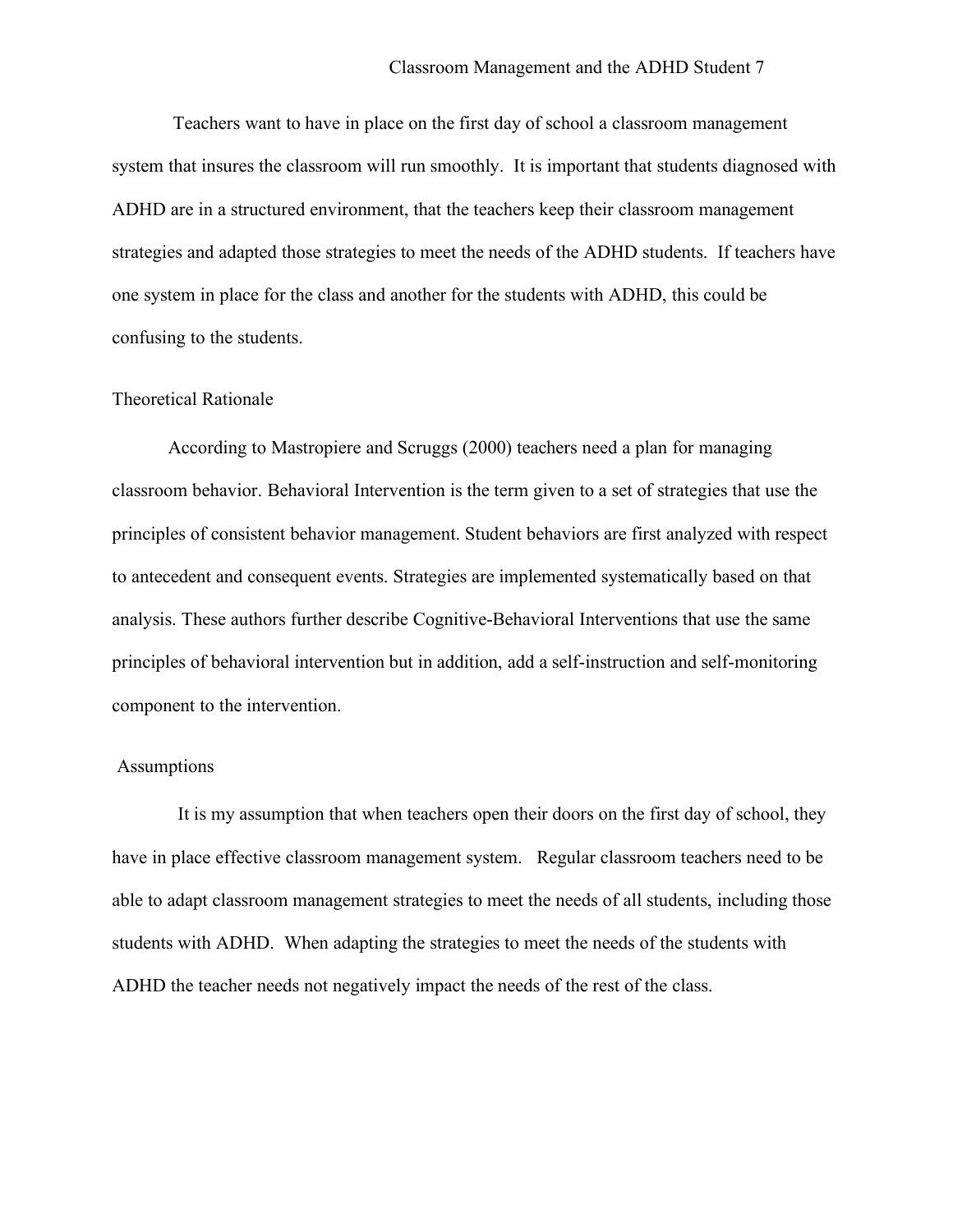Background and Need

In the United States more and more children are being diagnosed yearly with ADHD. The impact of children being diagnosed with ADHD means that many teachers face the challenges of teaching at least one student with ADHD each year. Learning how to work with students with a diagnosis of ADHD can prove to be challenging. A child with ADHD can affect the learning environment in a classroom by causing frequent distractions and exhibiting disrupting behavior that will impact teachers and other students. Due to the increase in children that are being diagnosed with ADHD, teachers need to increase their classroom management strategies to better support the academic growth of these students, while not impacting the rest of the class (Center for Disease Control and Prevention, 2006).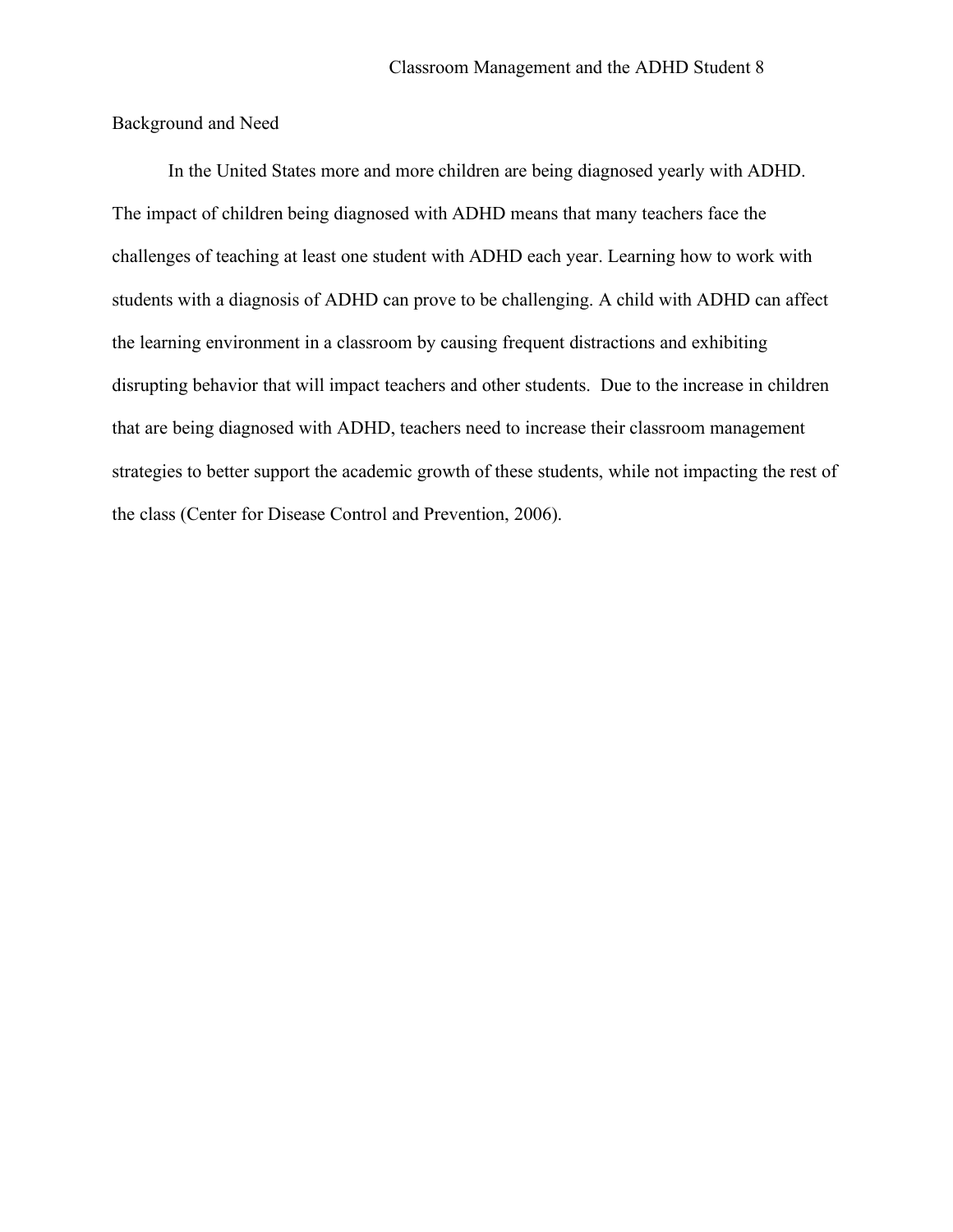#### Chapter Two Review of the Literature

## Historical Context

The first mention of ADHD was in a poem by Heinrich Hoffman in 1865 when he wrote about "fidgety Philip as one who won't sit still, wriggles, giggles, swing backward and forwards, tilts up his chair growing rude and wild" (Myttas, 2001, p.1).

In 1902 an English pediatrician named George Still first describe what has become know as ADHD. He defined 20 to 43 children as being defiant, resistant to discipline, exceeding emotional and passionate. These children showed signs of having a serious issue with attention and were unable to learn in school. Many of the determining characteristics founded by Still and Tredgold are consider valid today (Myttas, 2001).

In 1917-1918 an encephalitis epidemic had occurred. Following this event ADHD was referred to as "post encephalitic behavior disorder". Many of the children who survived this epidemic showed symptoms that today are considered as part of diagnoses of ADHD (Turner & Walls, 1998).

ADHD has been reclassified over its history. In the 1950s children who showed signs of ADHD were diagnosed as having "hyperkinetic impulse disorder." The definition of hyperkinetic impulse disorder is hyperactivity as a brain damage syndrome. In 1960 Chess classified ADHD as "Hyperactive Child Syndrome" and defined activity as an essential component and "the concept of a syndrome of hyperactivity was separated from that of a brain damage syndrome" (Turner & Walls, 1998, p. 2).

In 1980 the DSM-II first established ADHD as Hyperkinetic Reaction of Childhood disorder. Attention deficit hyperactivity disorder is defined as "developmentally inappropriate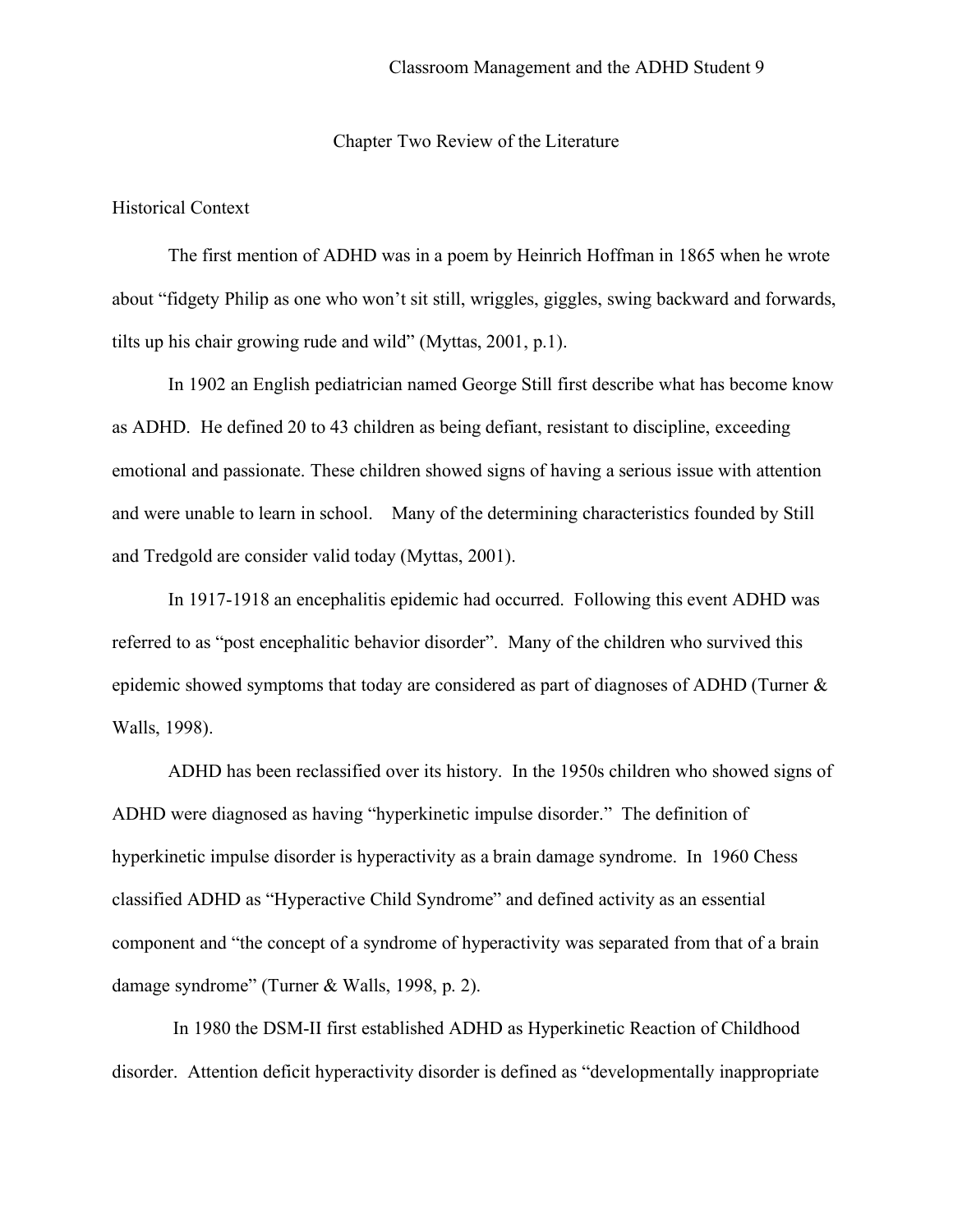degree of inattention, impulsiveness and hyperactivity that is evident in the home, school and social situations varying with the degree of demand on the child and external controls and reinforcements" (Dossetor, 2007, p.1).

ADHD is the most common diagnosed behavioral disorder in children. There is a higher ratio of boys to girls who have been diagnosed with this disorder. ADHD knows no boundaries as it occurs in all cultures, but with the most cases diagnosed in the Western cultures. There are 9.5 million adults that have been diagnosed with ADHD (Turner & Walls, 1998).

On November 29, 1975 Public Law 94-142 Education for all Handicapped Children Act of 1975 was passed which insured that all "handicapped children have available to them, within the time period specified in section 612 (2) (B) a free appropriate public education which emphasizes special education and related service designed to meet their unique needs, to assure that the rights of handicapped children and their parents are protected, to assist States and localities to provide for the education of all handicapped children and to assess and assure the effectiveness of efforts to educate handicapped children"(Ventura County, 1975 p.2). This law assures that all children with ADHD will receive a free public education despite being diagnosed with this disorder and that the school will make accommodations to meet the academic needs of these students.

"In 1991 the Department of Education issued a policy regarding students who have been diagnosed with ADHD that state that a "school must provide appropriate educational service to students who have been identified as having ADHD" (Kidsource, 2009, para 4). This policy was intended to clarify what the state and local responsibilities are under the current federal law to assure that the educational needs of these children are met. Meeting the needs of students with ADHD rest with the entire educational system. The Department of Education, by issuing this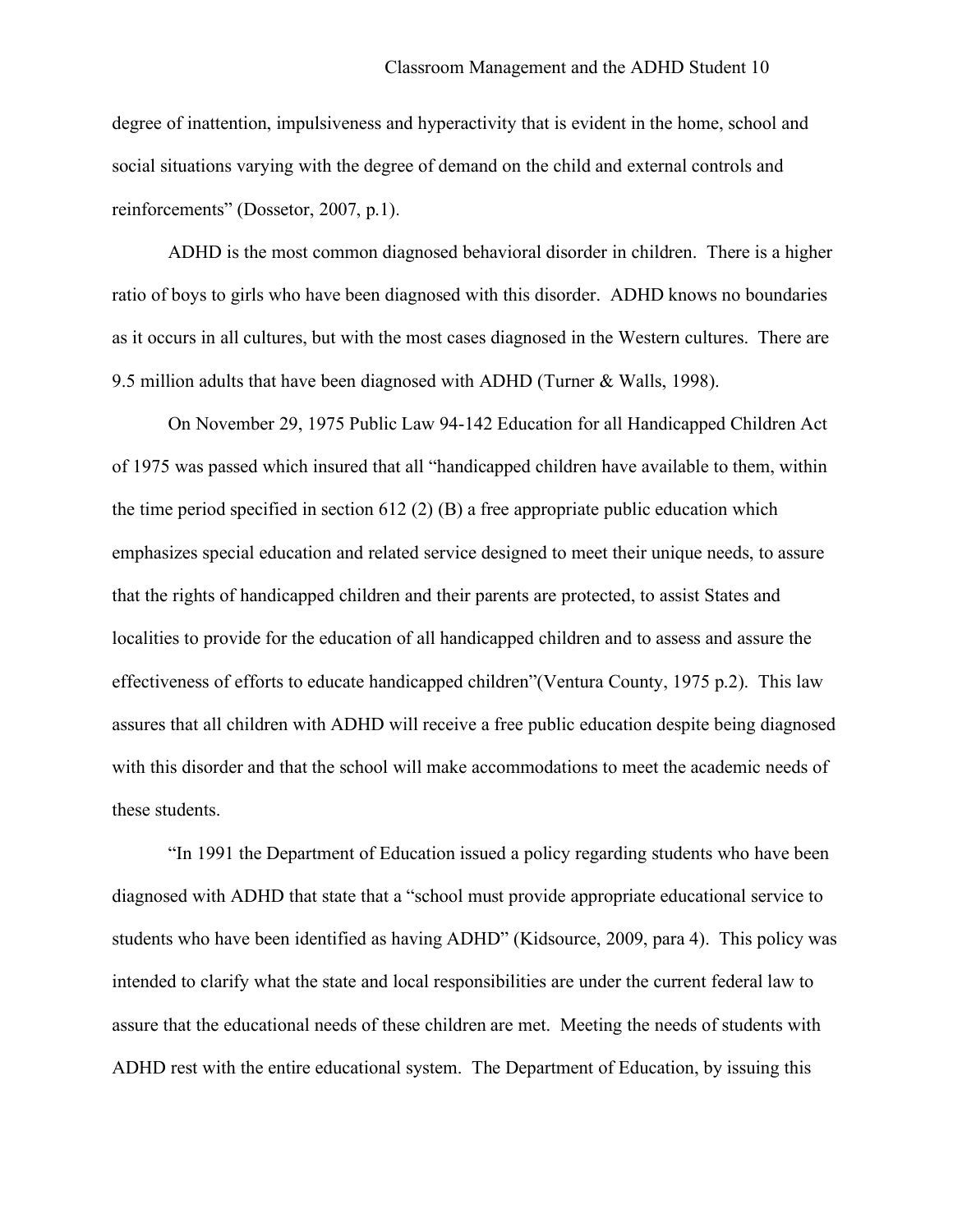policy, is insuring that the academic needs of these children will be met either through general or special education programs.

There are two Federal laws in place to assure that a child with ADHD receives an appropriate public education; Individuals with Disabilities Education Act (IDEA) and Section 504 of the Rehabilitation Act of 1973, which provides coverage for students who have been diagnosed with ADHD. If ADHD affects a student's educational performance, then the course of action would be to look at special education services as needed. But if the student is not affected academically, but shows signs that this disorder has an impact in school, then the course of action would to develop a plan consistent with Section 504 (Kidsource, 2009).

Review of the Previous Literature

## *Theme One: Understanding ADHD*

Reif (2005) highlights key aspects surrounding the challenges for students with either ADD or ADHD. The book provides a complete overview of information regarding a student who has been diagnosed with either ADD or ADHD, which includes strategies for the child at school and home.

#### Strengths and Weakness

The strengths of the book are that it provides key background information for understanding ADD/ADHD and managing the challenging behaviors of a student with this disorder. Included in the book are instructional and academic strategies, which include strategies for classroom management.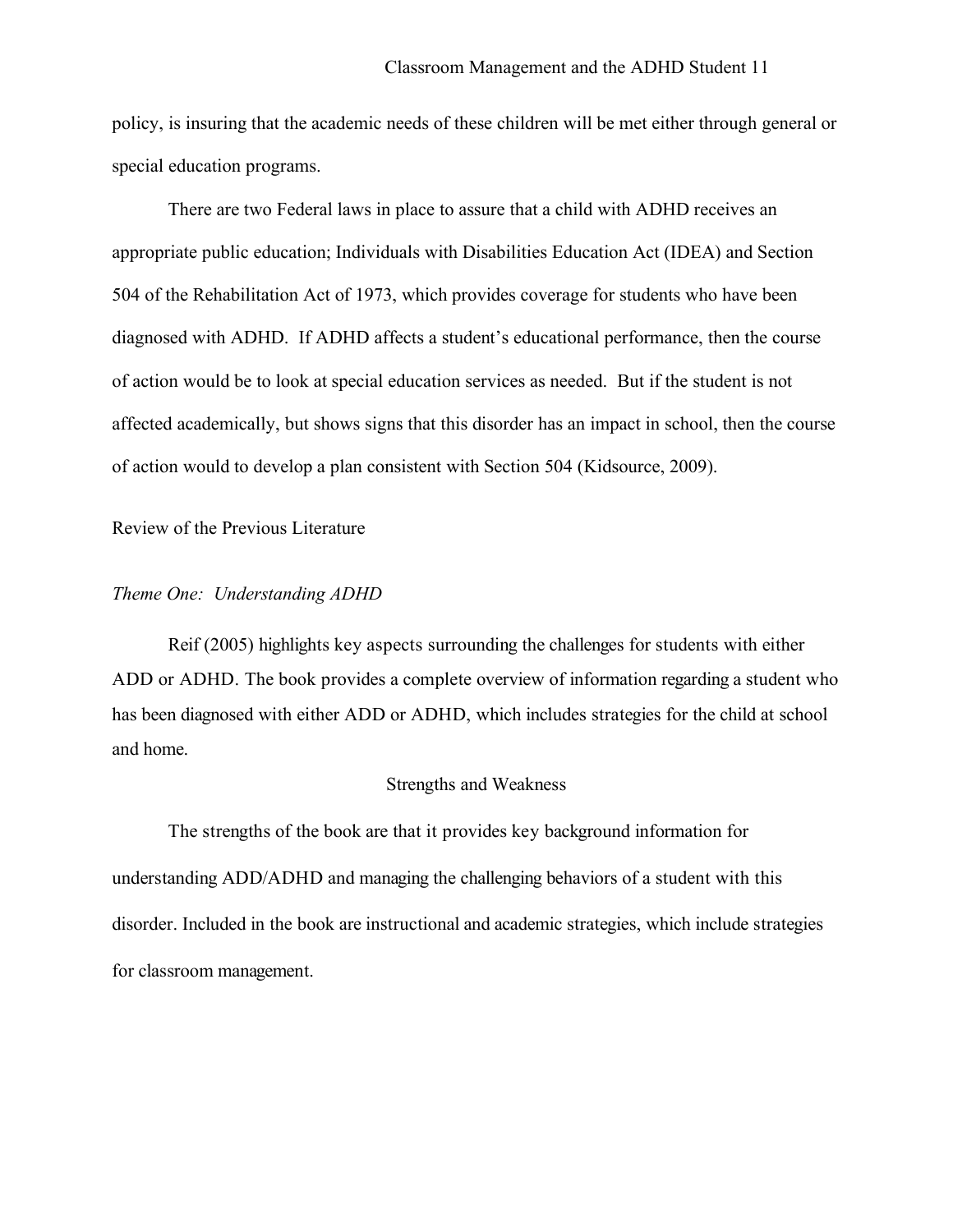Methodology, Participants, Strategies and Theoretical Rationale

The author provides guidance on how all participate involved can be engaged in the positive education of children who have been diagnosed with either ADD or ADHD. The section on classroom management provides information on how to practice positive classroom management and discipline practices.

## How the Research Relates

There is a detailed description on key the information regarding what ADD/ADHD is and how challenging this can prove for the student and teacher. The author also includes stories about adults who have been diagnosed with ADHD after completing their formal education and how this lack of diagnoses impacted their education.

*Theme Two: Behaviors and Challenges of a Student with ADHD*

#### Summary

Glass (2000) addresses the views of twenty-five teachers concerning their perceptions of students that have been diagnosed with ADHD. Glass also shares the information about how a child that has been diagnosed with ADHD is not held accountable in academic areas by the parents.

#### Strengths and Weakness

Many teachers in the study do not see that ADHD is both a behavior and educational issue. A classroom is where the behavior is the most noticeable and that some teachers see this as only a behavioral issue rather than an educational issue.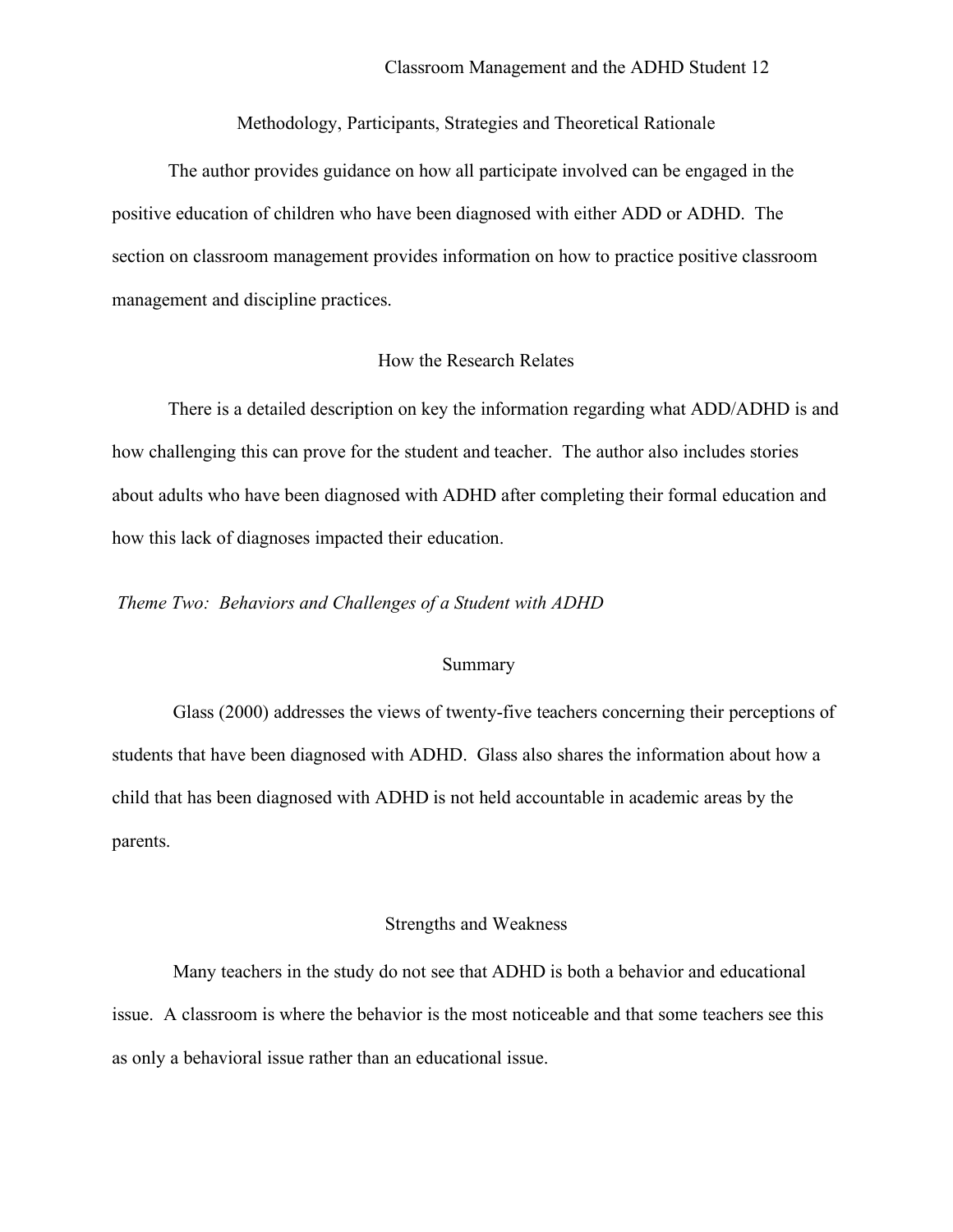Methodology, Participants, Strategies and Theoretical Rationale

Glass addresses twenty-five teachers who share their views on students that have been diagnosed with ADHD. Glass includes teacher opinions on intervention and how this related to classroom management.

## How the Research Relates

This research provides insight into the feelings and views of teachers regarding ADHD. The focus of the article is how the behavior of a child with ADHD can affect the classroom and the other students.

### Summary

Gardill's (1996) research offers ideas for teachers who feel overwhelmed and frustrated while teaching. The author presents strategies to help teachers deal with the challenging behavior of a student who has been diagnosed with ADHD.

## Strengths and Weakness

Presented within the article are new strategies for dealing with students with ADHD. The research includes how to arrange the classroom, establish a routine and structure in the daily schedule. The research explains how it is important for teachers to vary their presentation of the material. Teachers are prompted to give the student feedback and make academic tasks brief. There are also examples of how to use both varying verbal cues and peer tutoring to support students.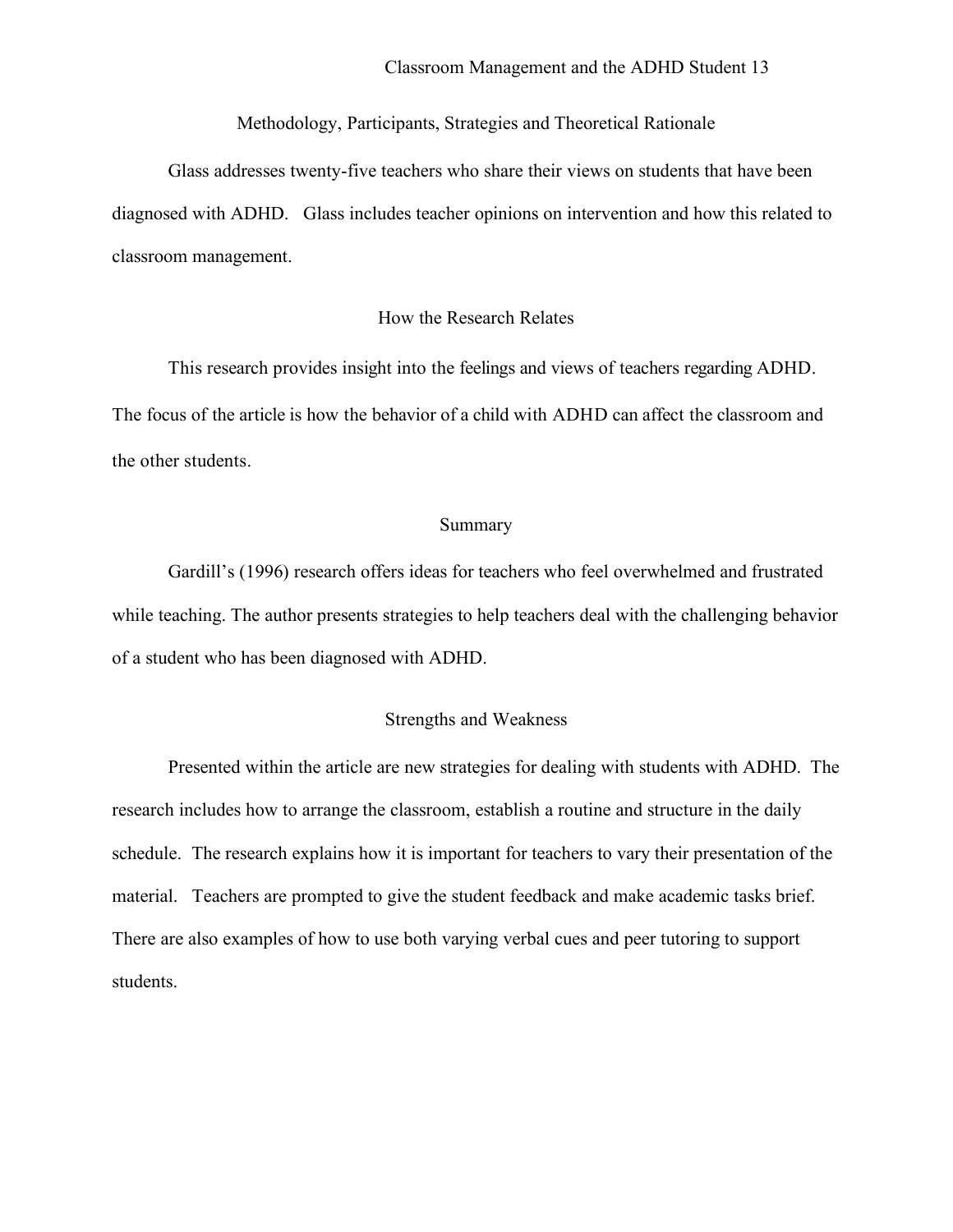Methodology, Participants, Strategies and Theoretical Rationale

The author describes in detail the issues that surround the behavior of a student with ADHD and how this behavior affects other students in the classroom. The author identifies several behavioral strategies as beneficial for the academic growth of the student with ADHD. The article also covers cognitive-behavioral interventions with the use of self-evaluation, selfmonitoring strategies, self-reinforcement strategies and creating goals for the student with ADHD.

#### How the Research Relates

This article provides different strategies to be used in the classroom by teachers to ensure the academic growth of a student with ADHD. The strategies cover antecedent manipulations, consequent manipulations, and cognitive-behavioral interventions. One of the highlights of the article was the different reward system to reinforce positive behavior, which included a reinforcement system for the whole class.

### Article Summary

Brand and Greb (2002) describe the different learning styles of students with ADHD. The author presents a description of the different kinds of behaviors a student might exhibit and how these behaviors might affect a student with ADHD.

## Strengths and Weakness

The authors present two research studies that identify the different learning styles of students, but only included one student of elementary age. This study does provide background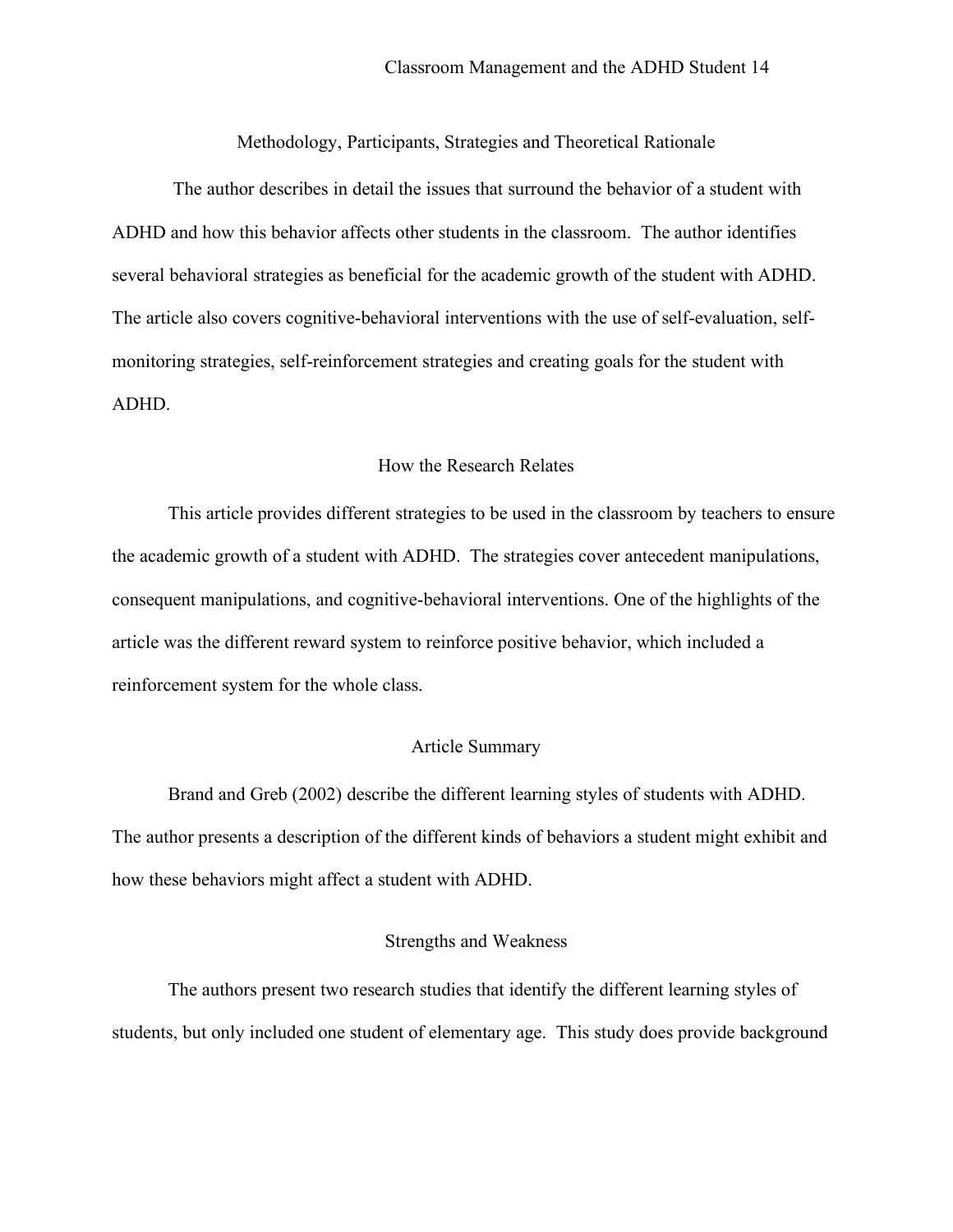information on the students. Within the content of the article are some ideas on how to manage students with ADHD.

Methodology, Participants, Strategies and Theoretical Rationale

The authors presented two research studies identifying the different learning styles of students with ADHD. This study showed the differences in the learning style of students based on gender and how this can affect how the student learns.

### How the Research Relates

The author identifies different learning styles of ADHD students and strategies on how to manage these students in the classroom based on the student's learning style. The study also isolated differential behavior between boys and girls. This provided different insight on how to deal with students with ADHD.

*Theme 3: Strategies*

## Article Summary

Reis (2002) in this article relate the ways that teachers can use strategies to meet the academic needs of students with ADD/ADHD. This article has to do with the issue of how ADHD can affect the attention level of the student.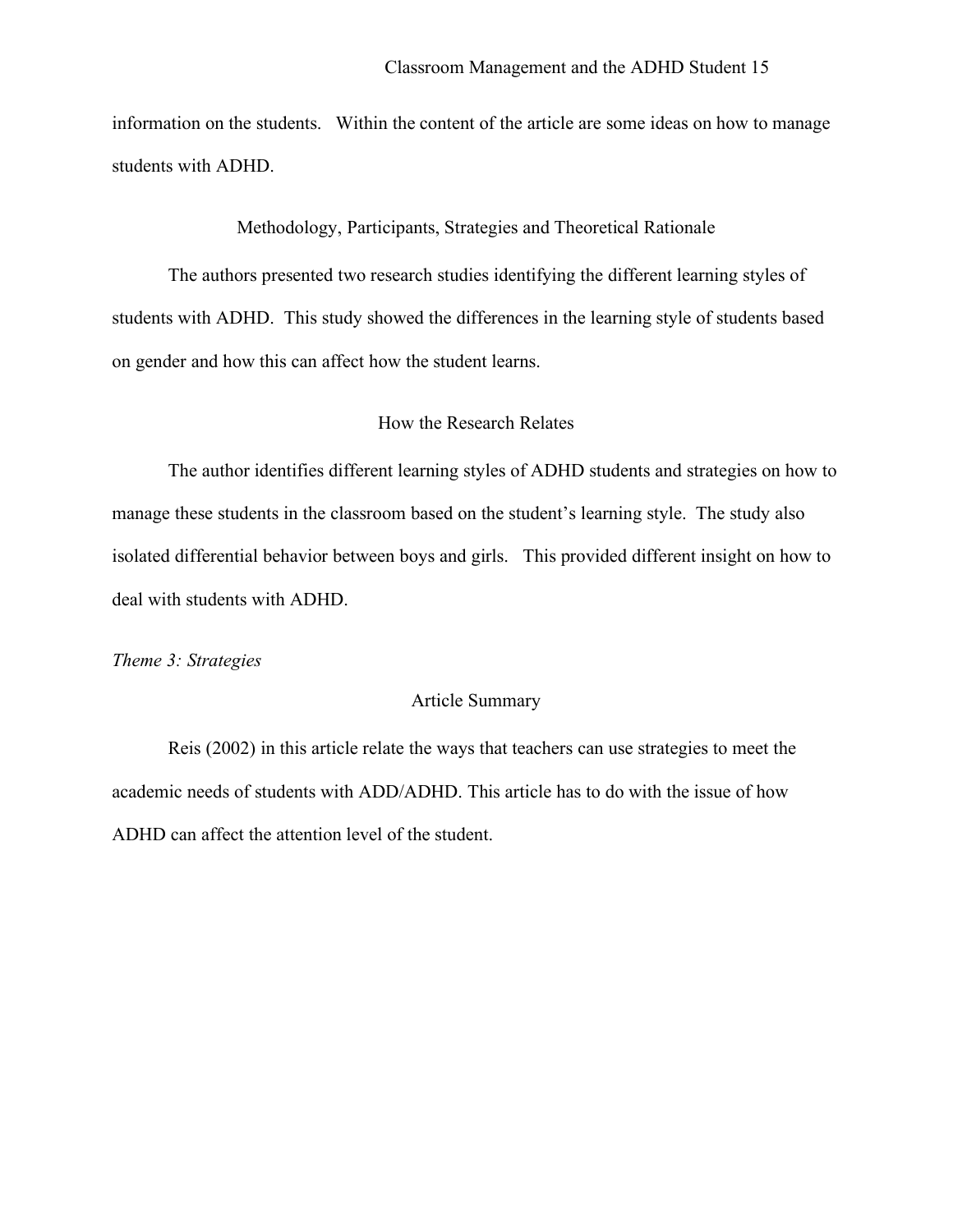### Strengths and Weakness

The author shares current research finding regarding six classroom management strategies. Incorporated in the article are the six strategies for a student who has been given a diagnosed with ADD or ADHD. Examples are described as to how a teacher can implement these strategies into the daily routine in the classroom to support the issue surrounding the attention of a student with a diagnosis of ADD/ADHD.

## Methodology, Participants, Strategies and Theoretical Rationale

The author describes each of the strategies in terms of how to implement them into the classroom. Included in the research are six strategies for students with ADD/ADHD. The six strategies are: increase the role of positive reinforcements, how to bridge previously taught concepts to the new concepts taught, to provide students the opportunity to apply the concepts learned, to incorporate various cueing systems, to use contingency-based self-management techniques, and to use self-monitoring of attention to increase on-task behaviors.

## How the Research Relates

This article covers the issue of the attention level of a student who has been diagnosed with ADHD. All the strategies found came as the results of a field study by the author.

### Administrative Records

When teaching students with special needs such as ADHD, teachers are required by the state to teach to the standards and to assess their students to see if they have meet the required state standards. Students with special needs are assessed in the same traditional manner as students in a general education classroom. The Department of Education Special Needs Division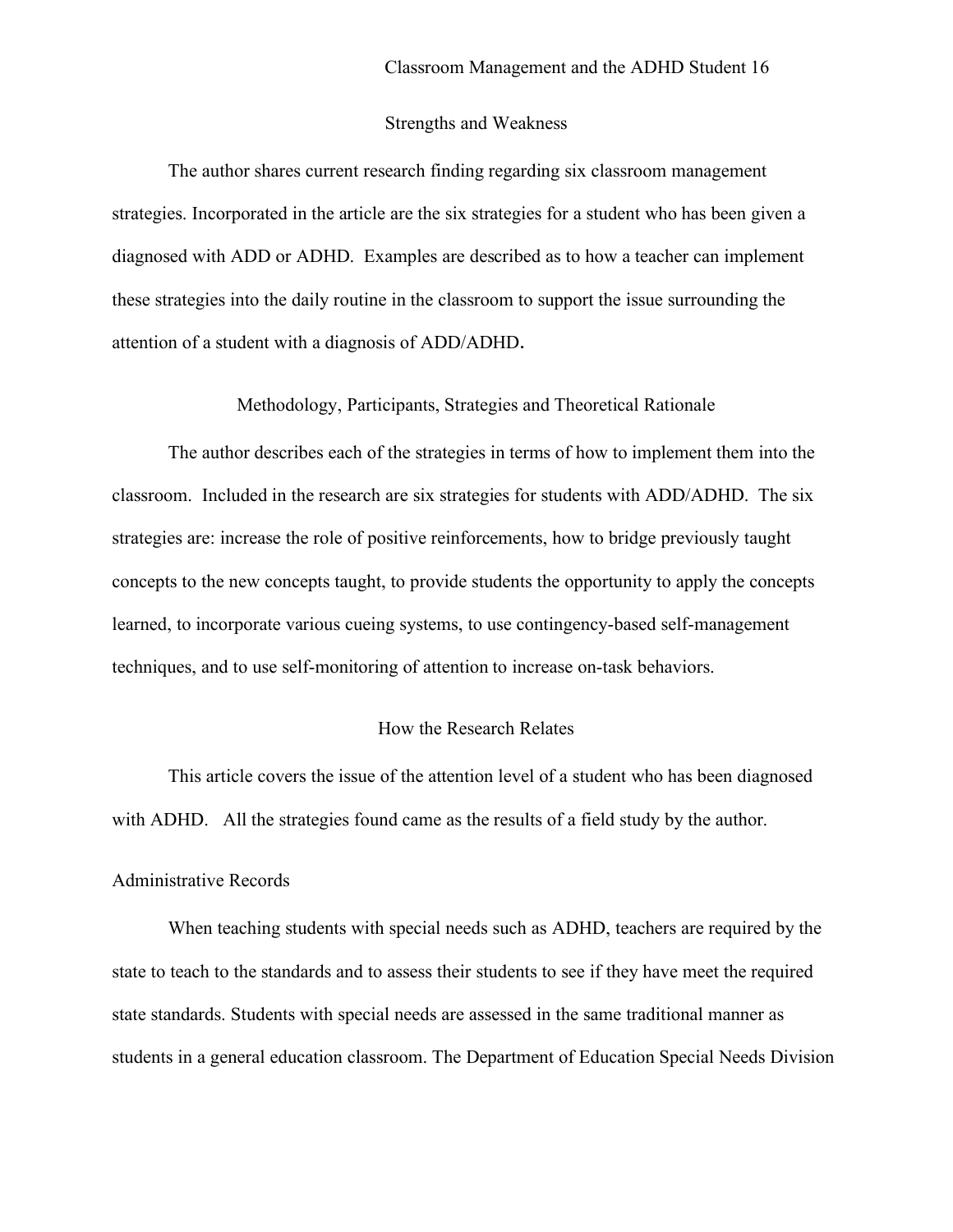has provided a toolkit that provides information and guidelines on teaching students with special needs (California Department of Education, 2005).

With the passages of No Child Left Behind Act (CDE, 2005) and Reauthorization of Individuals with Disabilities Improvement Act (CDE, 2005) there is an increase in the awareness of accountability and data driven instruction of all students. Teachers who are teaching students with special needs use assessment to identify both the progress a student is making in meeting the state standards and to assess the current needs of the student with special needs. With NCLB and IDEA students with special needs are being held to the same standards as students in the general education classroom. Along with the students being assessed based on the standards, teachers are being held accountable for making sure that these students are meeting the standards or making progress towards meeting the state standards (CDE, 2005).

Schools that have in place a system for mainstreaming special needs students into the general classroom, along with having high exceptions of these students, have shown to be most effective in teaching special needs students. Students who have been mainstreamed into the general education classroom are required to have an Individualized Education Program (IEP) that is designed to reflect the student's participation and progress in meeting the state standard and progress in the general education classroom. The goals of the IEP are put in place to support the student in acquiring the skills and competencies that will facilitate the student's involvement in the general education classroom (CDE, 2005).

Determining the goals of an IEP is based on the statewide assessment that each student with special needs is required to meet. Teachers need to understand the importance of the link between curriculum and assessment with students with special needs. The team that sets up the IEP for the student must first determine what statewide assessment the students will be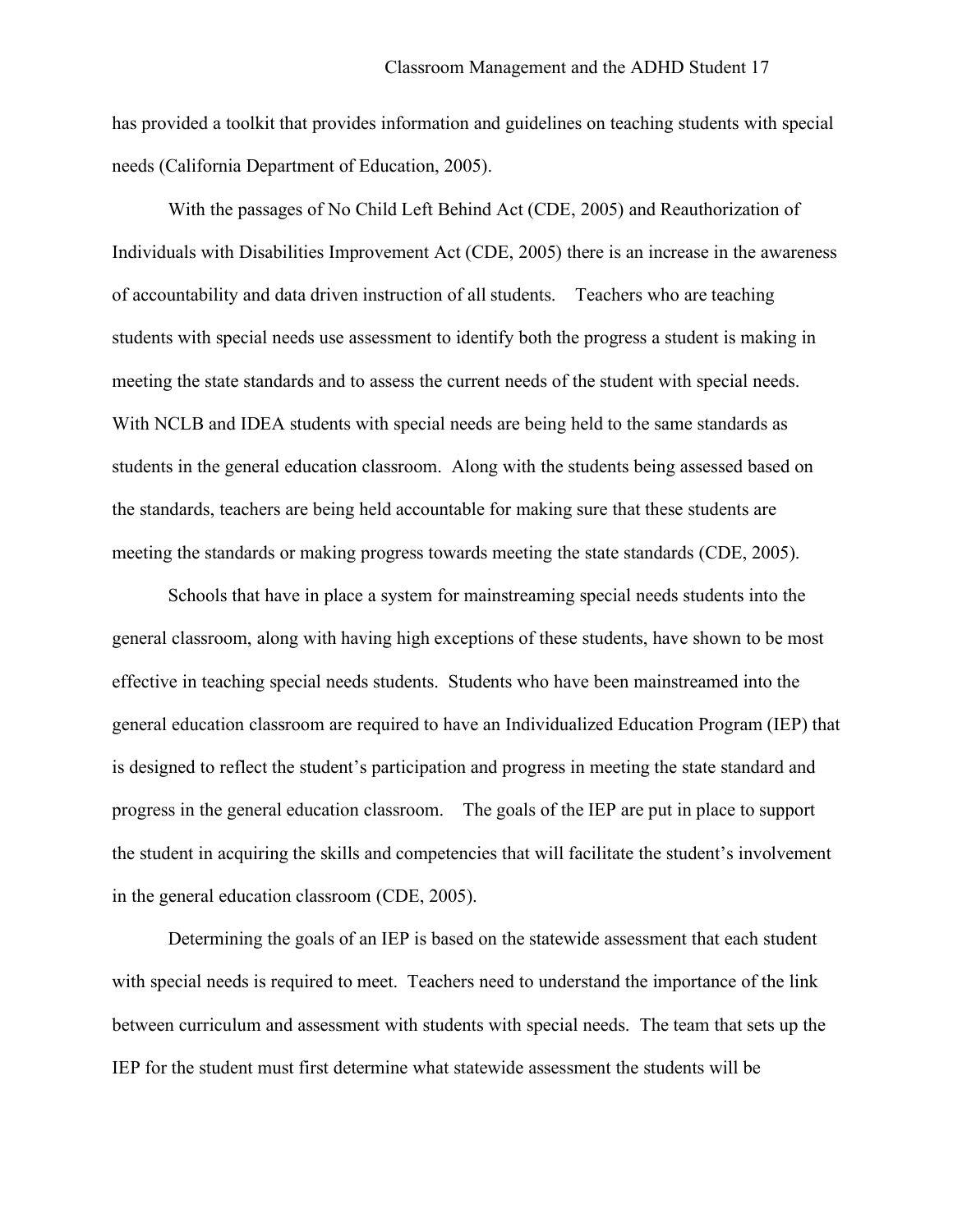participating in. Students who have special needs are still required to take part in the STAR testing (CDE, 2005). These toolkits provided by the Department of Special Education break down information on standards, assessments, standard-based IEPs, mastery teaching and learning and activities. Toolkits provide assistance to teachers with standard-based instruction and developing IEP for students with special needs.

### Special Collection

There are many issues facing both parents and teachers of students with special needs and one of those is the lack of support for these students. The Marin Special Education Local Plan Area (SELPA) is organization set up to support the needs of special needs students in Marin County. The policies that the Marin SELPA has put in place are to support local school districts in providing free appropriate public education for special needs students. (LaLonde, 2010)

The mission statement for Marin SELPA is: "The Marin SELPA will ensure appropriate programs for individuals with exceptional needs through strong, effective leadership and support to local school districts, families and agencies within Marin County. The SELPA believes that all students will contributing members of their community and will complete their education career prepared for adult life." (La Londe, 2010, p.6) The Marin Special Education Local Plan assist as many as 3,000 plus special education students from the time of birth unit the age of 21. All nineteen school districts in Marin County are part of the Marin SELPA and the Marin County office of Education is the administrator of this organization. The Marin SELPA is responsible for providing staff development and is able to assist the staff in all aspects of special education.

The Marin SELPA also provides trainings yearly for staff and parents. Some of the training involve how to develop a successful behavior plans, how to plan for an IEP meeting and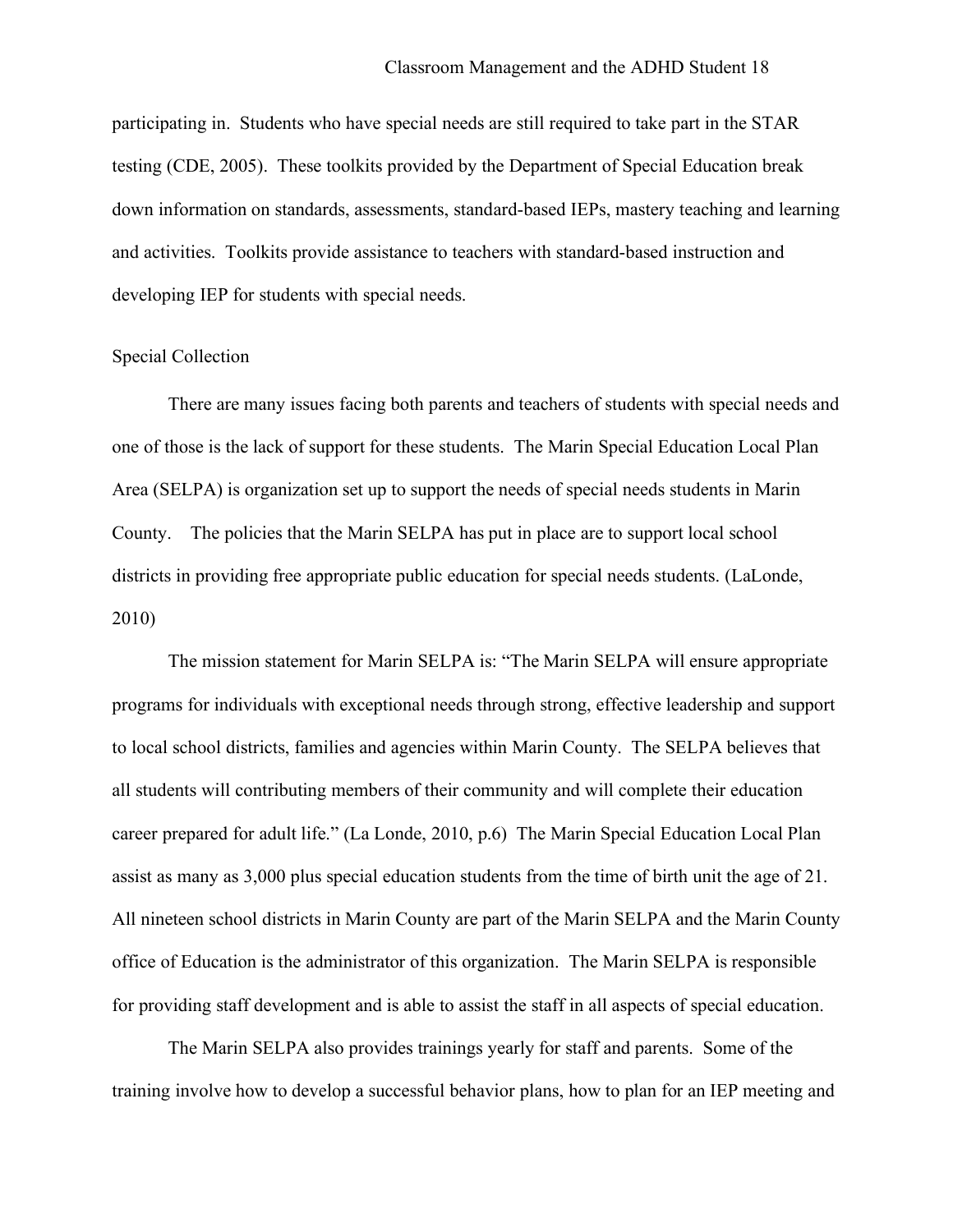the Customer is always Right-Parent Revocation. There are also workshops for both parents and teachers one this past October had to do with ADD/ADHD: Evidence Based Instruction. This workshop covered how ADD/ADHD behavior is different from normal behavior, covered the latest brain research regarding ADD/ADHD, understanding the issues surrounding medication and how both parents and teachers can create a positive learning environment.

One section of the Marin SELPA handbooks concerns the safeguards that must be in place for a student that has been referred for special education. The handbook provides a break down on how parents can prepare for an IEP meeting, gives examples of IEP team meeting agendas, IEP team meeting agenda annual review meeting and legal aspects of an IEP. There is a section on how to write goals for your child and 20 tips to make sure that your child's school district is in compliance with the IEP.

The Marin SELPA and the handbook are both a wonderful and supportive resource for both parents and teachers. Any parent who has had their child referred to special education could use this handbook as a means to guide them through the process of learning the ins and outs of special education and making sure that their child's needs are met in the appropriate manner to support their academic growth. This handbook is also a wonderful resource for all teachers.

#### **Statistics**

According to the Center for Disease Control and Prevention 4.5 million children have been diagnosed with ADHD since 2006. The children range in age between 5-17 years of age. More boys than girls have been diagnosed with ADHD with boys at 11 percent and girls at 4 percent. (CDCP, 2006)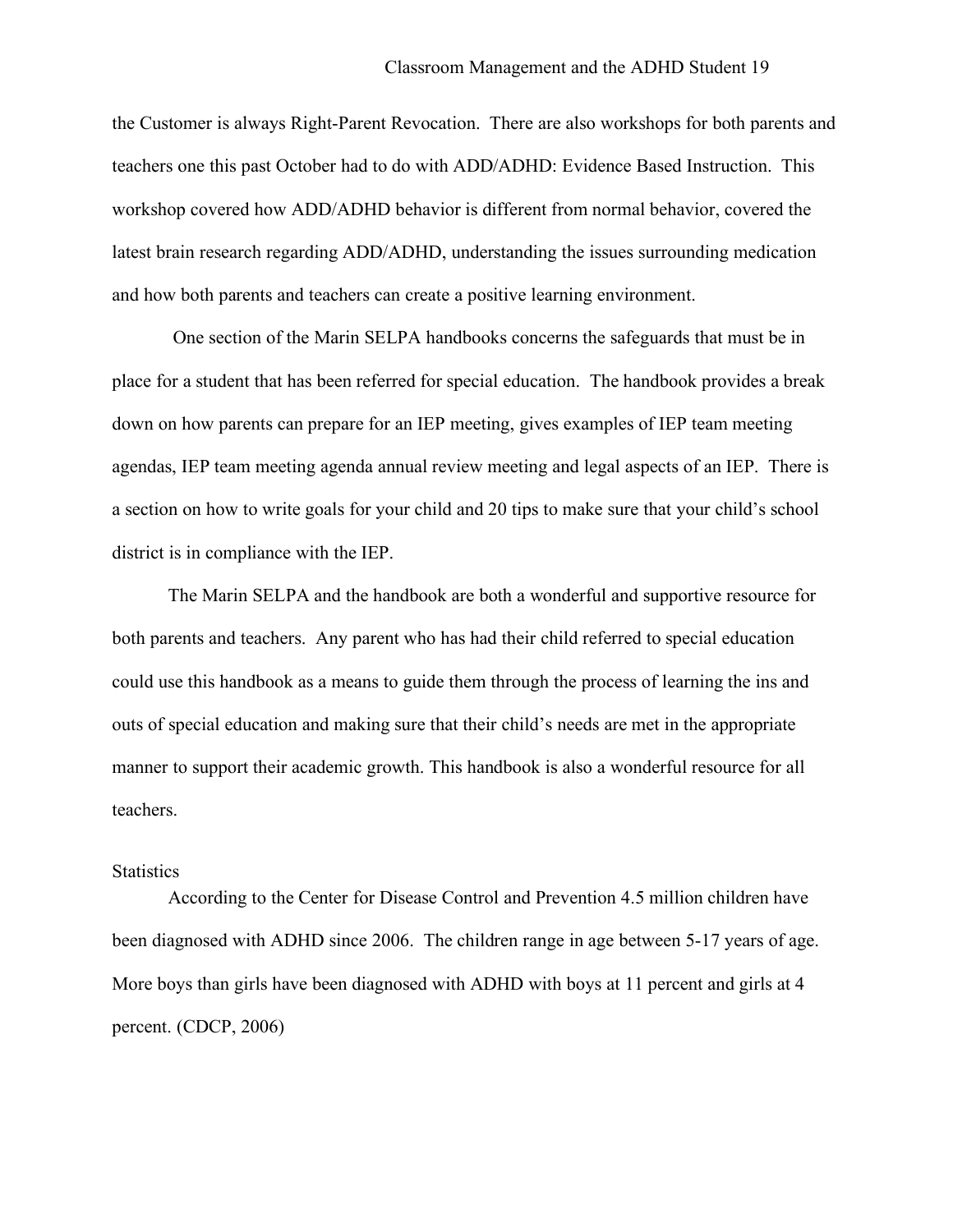From the years 1997 to 2006 the percent of children being diagnosed with ADHD has slowly increased with children between the ages of 6-17. The average increase yearly was three percent from 1997-2006. (CDCP, 2006)

Birth weight can be a factor in a child's diagnoses of ADHD. Children with a low birth weight are diagnosed at 11.7 percent while; children with a higher birth weight are diagnosed at 8.8 percent. (CDCP, 2006)

Children who are raised in a family where the average income in less than \$20,000 a year, are twice as likely to be diagnosed with ADHD than is a child who is raised in a family where the income is \$75,000 or more a year. Another factor regarding ADHD is the health of a child. Children who are either in fair or poor health are three times as likely to be diagnosed with ADHD than children in good health. Nineteen percent of boys and seven percent of girls in fair of poor health are diagnosed with ADHD (CDCP, 2006).

Race and ethnicity are a factor in the diagnoses of ADHD. Children who are Non-Hispanic white are diagnosed with ADHD at 9.8 percent. Children who are Non-Hispanic black are the next highest group with an 8.6 percent of being diagnosed with ADHD. Children who are Hispanic are diagnosed at a percent of 5.3. The statistics show that children who speak primarily English are more likely to be diagnosed with ADHD (CDCP, 2006).

The state with the highest percent of children diagnosed with ADHD is Alabama with 11.9 children being diagnosed with ADHD. The lowest is Colorado with 4.95 percent of children being diagnosed with ADHD. In the state of California 5.34 percent of children have been diagnosed with ADHD. Nationwide the percentage of children being diagnosed with ADHD is 7.74 (CDCP, 2006).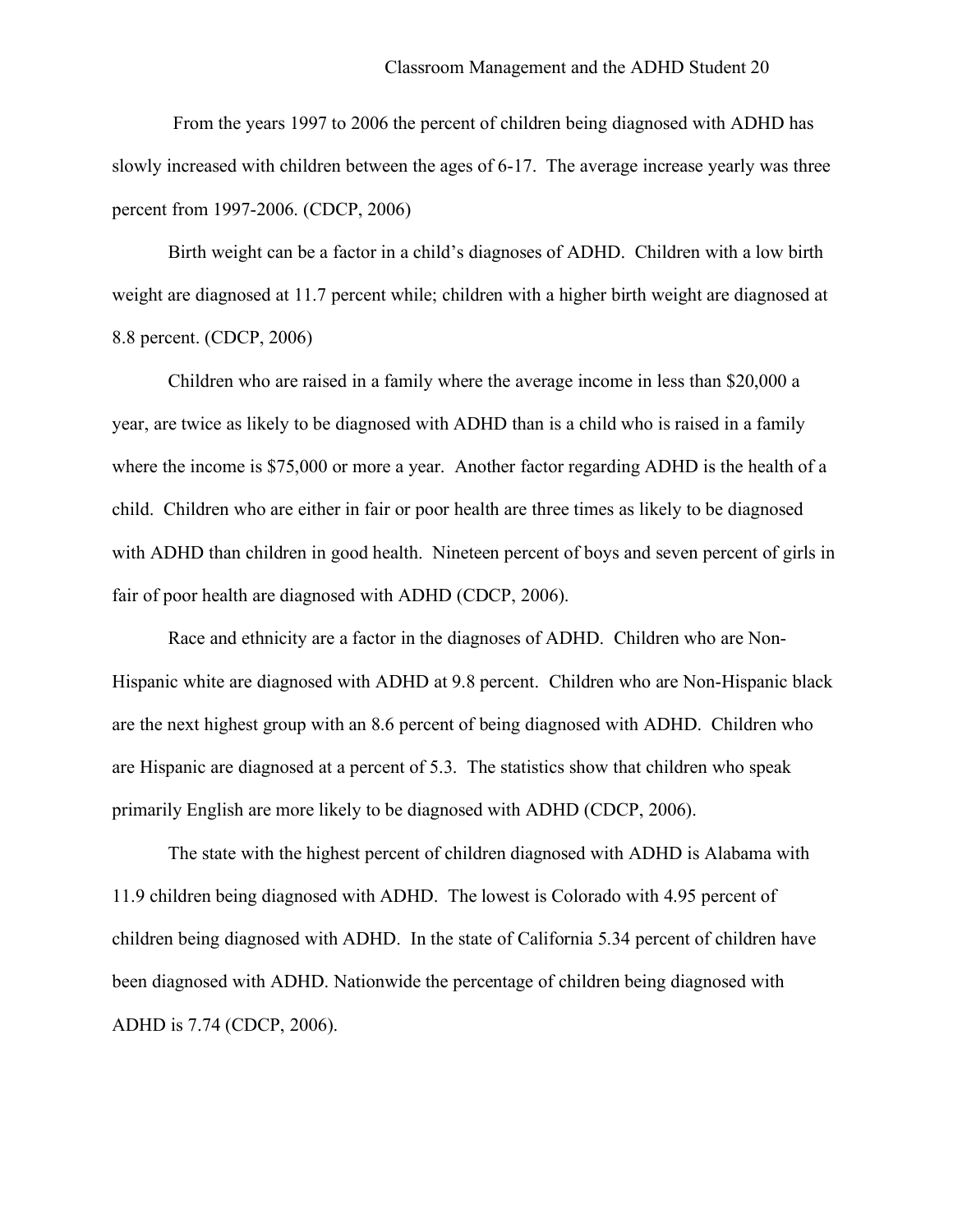Interview with an Expert

I met with the Special Education Coordinator in a small school district within an urban community on March 29, 2010 in his office. I found him to be very friendly and outgoing. Before we started the interview I had him read and sign the consent form. I used a tape recorder to capture the vital information that he shared with me.

I started the interview off by asking him how he felt a student with ADD and ADHD can impact the general education classroom. He shared that each student would present differently in the general education classroom. Based on the new information he shared with me I was able to redefine my topic to just a student with ADHD and classroom management. He explained that a child with a diagnoses of ADD will not impacted the classroom with behavior issue, that the main concern for this student would be that they would fall under the radar academically because of being quite. A child with a diagnosis of ADHD would impact a classroom by their behavior because they will be moving more that a teacher is use to handling and thus causing distractions to the learning environment.

Next we moved to the discussion of how classroom management systems can support the academic needs of a student with ADHD. One concern he shared is how much the student is pulled away from instruction either by themselves both physical or cognitively. That for a teachers it is important to use strategies to check in with the student to make sure that they are present or bring them back into focus on what is going on in the classroom.

We next talked about how a teacher in a general education classroom could support the student with ADHD without impacting the rest of the class. He talked about how it was important that a teacher not treat the student with ADHD differently than the rest of the students. That it was important for the teacher to use the current classroom management system in place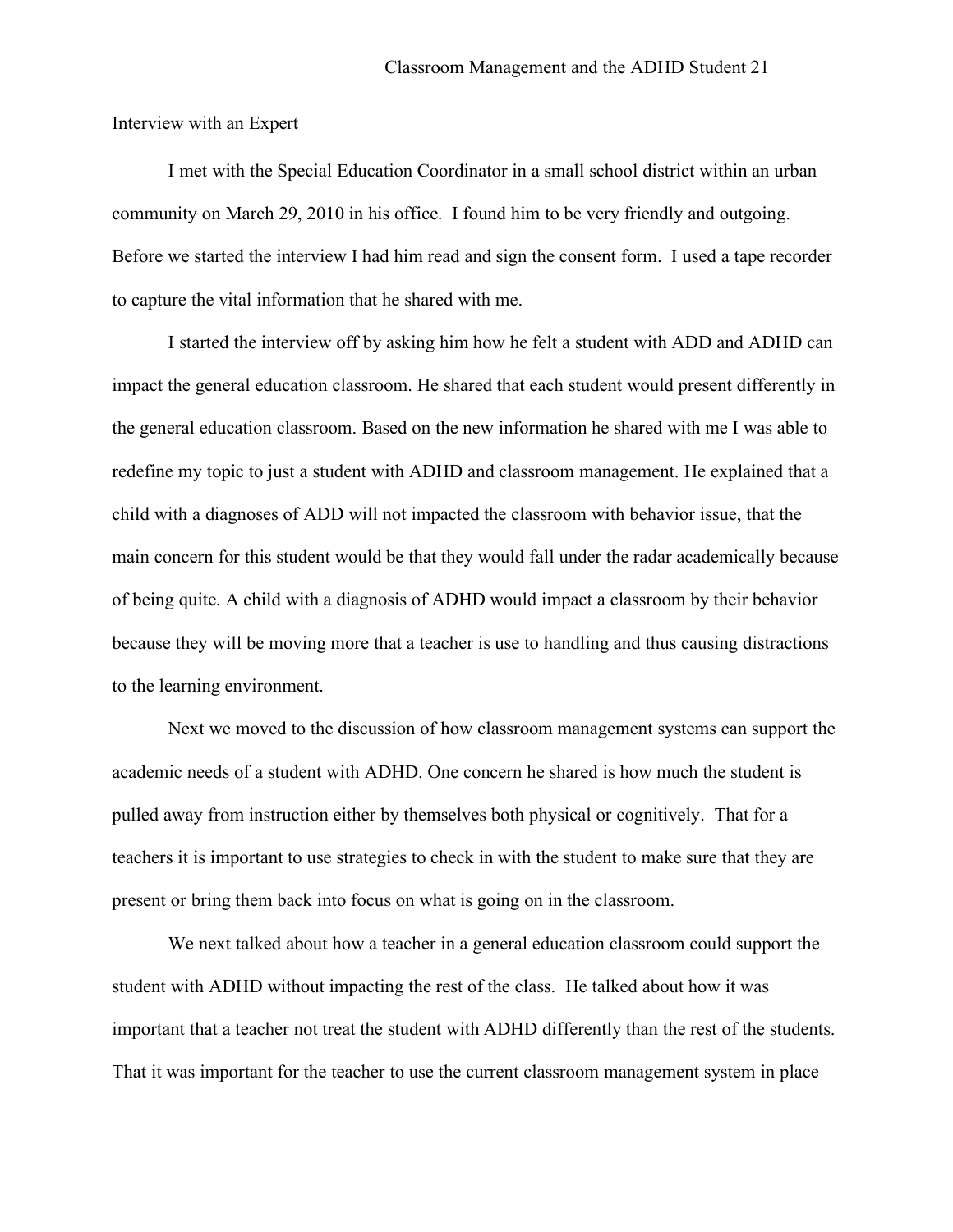and for the student with ADHD to build on it by scaffolding other strategies to help the student with ADHD.

We next moved to different strategies that might work with a student with ADHD. A couple of the strategies that he suggested were the "drive bys" – walk by and tap a child on the shoulder, making sure that the teacher is moving around and is in close physical proximity to the student. Where the student is placed in the classroom up close to the teacher or more in the back of the room. Understanding and learning about the behaviors that a the student with ADHD can displays and then choosing which of these behaviors to address and which one can be left alone.

We then spoke about how teachers might need special training to deal with a student with ADHD due to the increase of students being diagnosed each year. He shared that there are workshops available regarding ADHD. A general education teacher needs to have a basic understanding of what cause ADHD and that the student has no control over their behavior that they are not meaning to misbehave. A teacher needs to be aware of the many options for the students. Teachers need to teach themselves what kinds of practical tools to use in the classroom. They also need to learn and understand what behavior the student with ADHD exhibits that need addressing and what one can be over looked to insure that the classroom runs smoothly.

Another resource each school site will have is a support team that is there to help the teacher deal with students with special needs. There is always the option of speaking to the student's teacher from the previous year to see what strategies worked with the student.

At the end of the interview I thank him for his time and valuable information. We also spent a few minutes talking about the idea of continuing my education and getting my special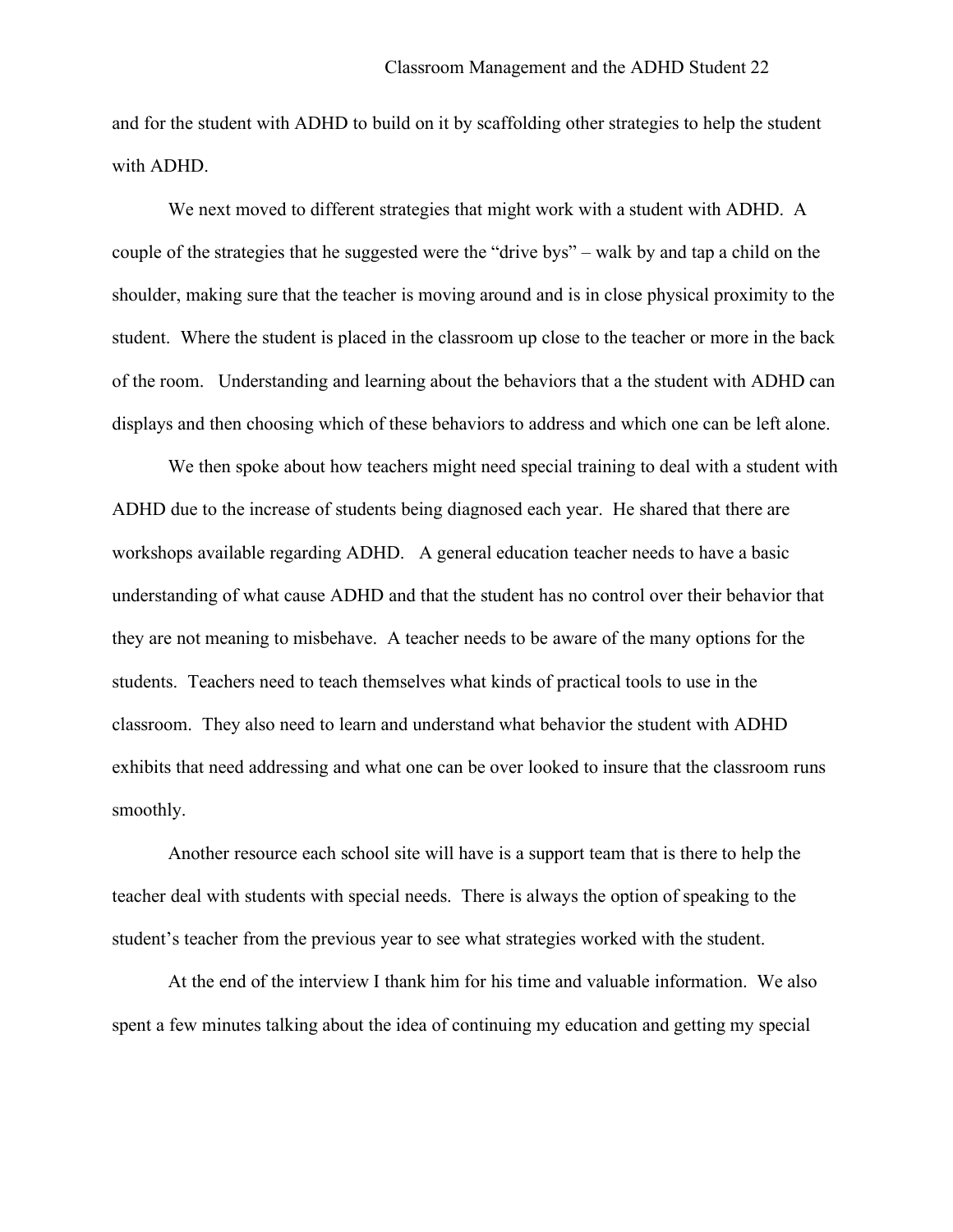education credential. He was very supportive and encouraged me to look into continuing my education.

### Summary

Addressing the needs of a student with ADHD can prove to be very challenging for a teacher. Three themes came into focus when doing my research. First, what is ADHD and how does this disorder impact a classroom by the behaviors that a student with ADHD exhibits? Teachers need to build their toolbox of strategies to better prepare themselves in dealing with such students. There is a need to understand what ADHD is, what are the causes of this disorder and to understand that the student is not purposely trying to misbehave.

Additionally, the behaviors of students with ADHD can impact the classroom. What are the issues that arise from a student with ADHD and how these issues can affect both the students and teachers?

Finally, I encountered different strategies that teachers use when dealing with a student with ADHD. I found in my research that many of the strategies were the same throughout the different articles, but I did find some new and interesting strategies that teachers have used in the classroom.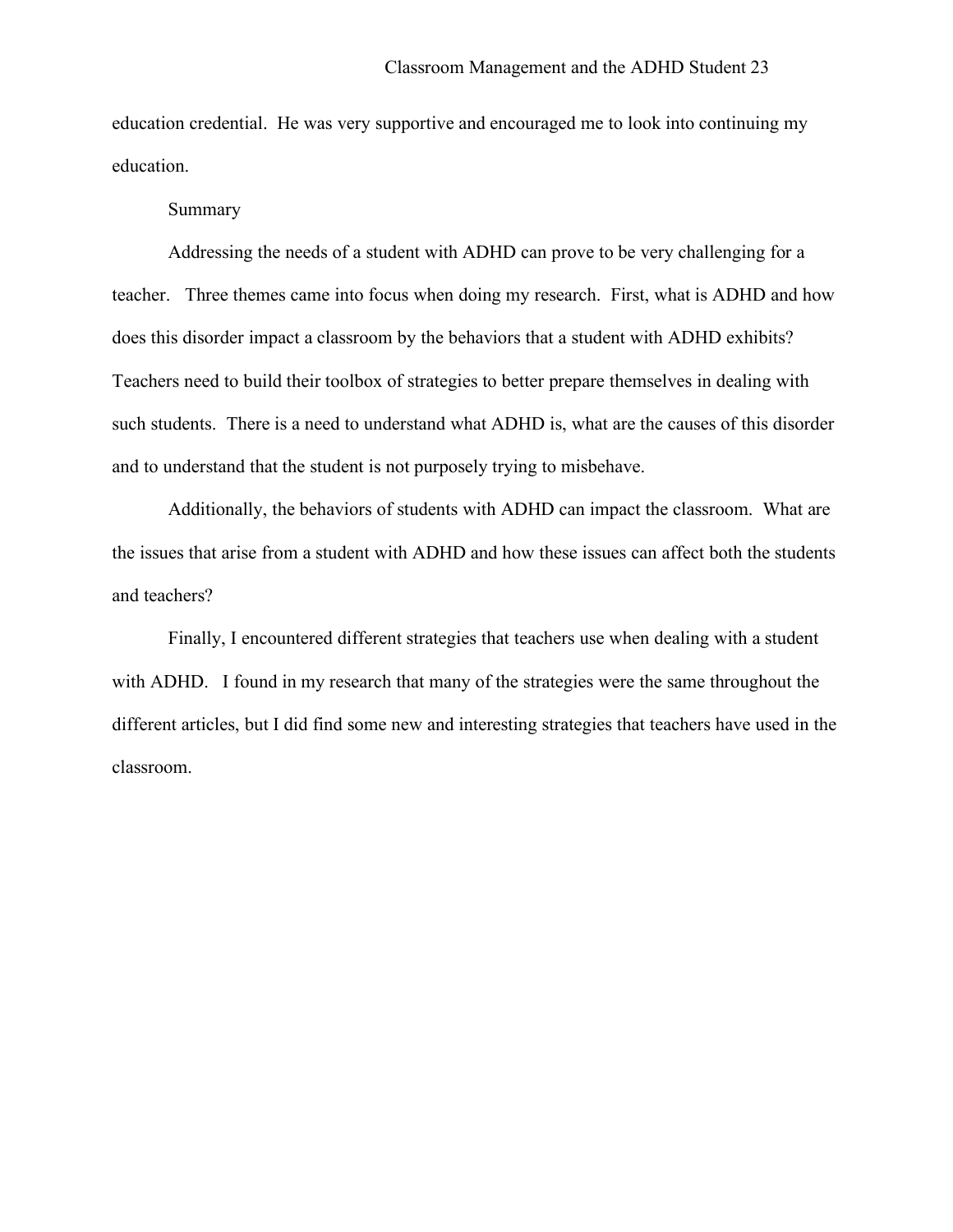## Chapter Three Method

#### Description of Method

The method is qualitative, using narrative design by interviewing several teachers. My intent was to discover teachers' thoughts regarding dealing with the ADHD student. I interviewed teachers from two different schools within the same small urban school district.

### Sample and Site

I examined the possible outcomes of classroom management on the academic growth of students with ADHD. I interviewed the teachers based on their experiences of dealing with a student with ADHD My questions for the teachers addressed the three major themes I encountered during my review of the research: How does a student with ADHD effect the classroom, what are some of the major concerns and issues for both student and themselves and finally what strategies have worked with such students.

## Ethical Standards

This study adheres to the ethical standards of the American Psychological Association in protection of Human subject used in research. Additionally the researcher completed the Dominican University application for Institution Review Board For Protection of Human Subjects. The application was submitted to the program director for review and received approval.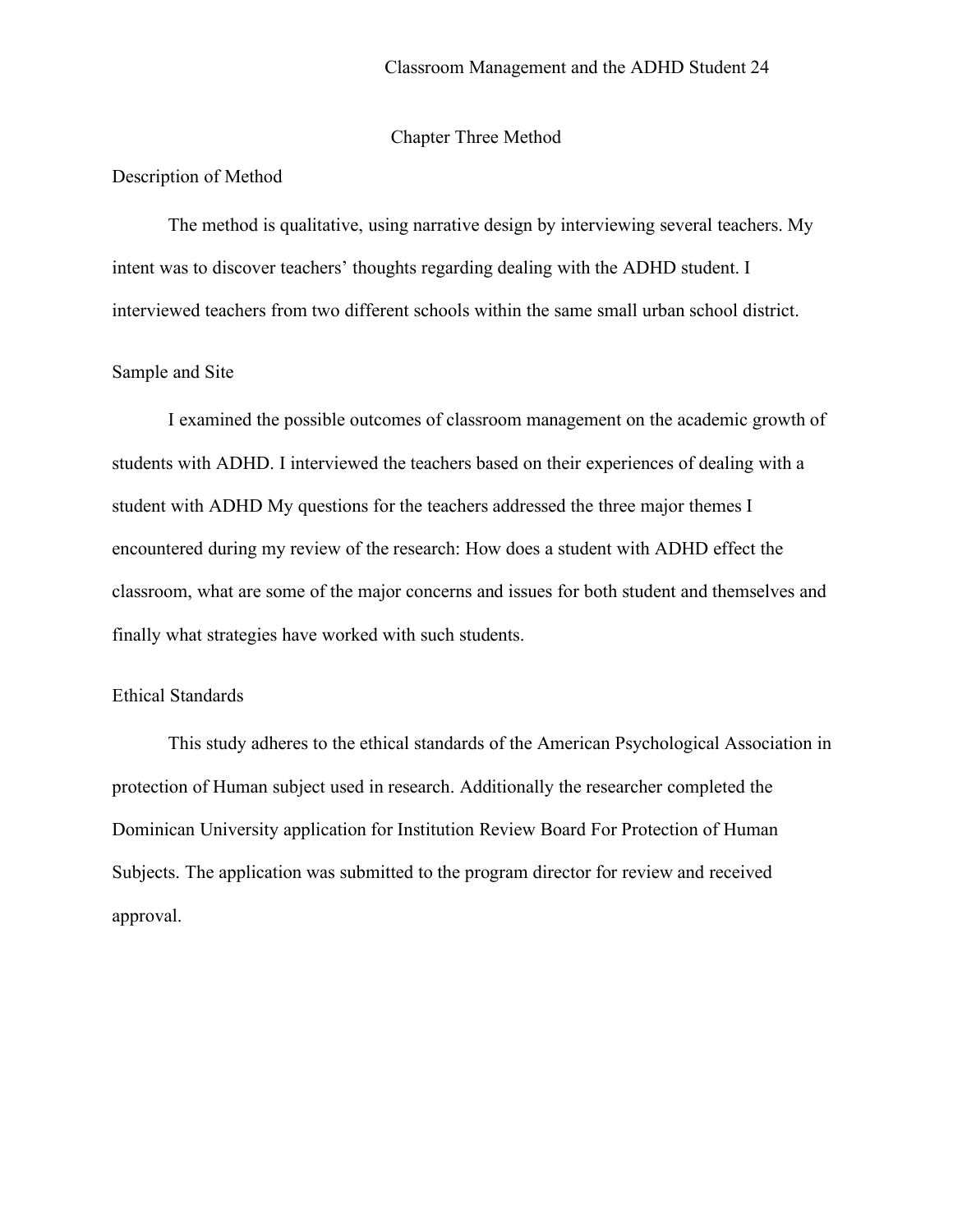## Access and Permission

The first school sites I interviewed teachers at I worked at the childcare on campus for 15 years and have since this past year become a substitute teacher at this school. The second school site is where I student taught during the past school year. I have continued to still be a part of the school by substitute teaching and volunteering when not working. At both schools I have established strong working relationships with the teachers and principals and look forward to their thoughts on my research topic.

## Data Gathering and Strategies

I gathered the information for my research topic by interviewing teachers from two school sites. I asked questions that cover the major themes regarding my research topic of ADHD. I used an interview format that included the following items:

1. Please explain to me how you see a student who has been diagnosed with ADHD impacting a general education classroom?

2. Based on your experiences in the field of teaching how do you see classroom management systems supporting the academic needs of a student with ADHD?

3. In what ways do you see yourself as a teacher support the academic needs of a student with ADHD through classroom management without impacting the rest of the class?

4. Please describe a few strategies that you have found that have worked for you currently.

5. With the increase of children being diagnosed each year with ADHD what type of special training to you feel will be necessary to educate teachers to better serve the needs of these children?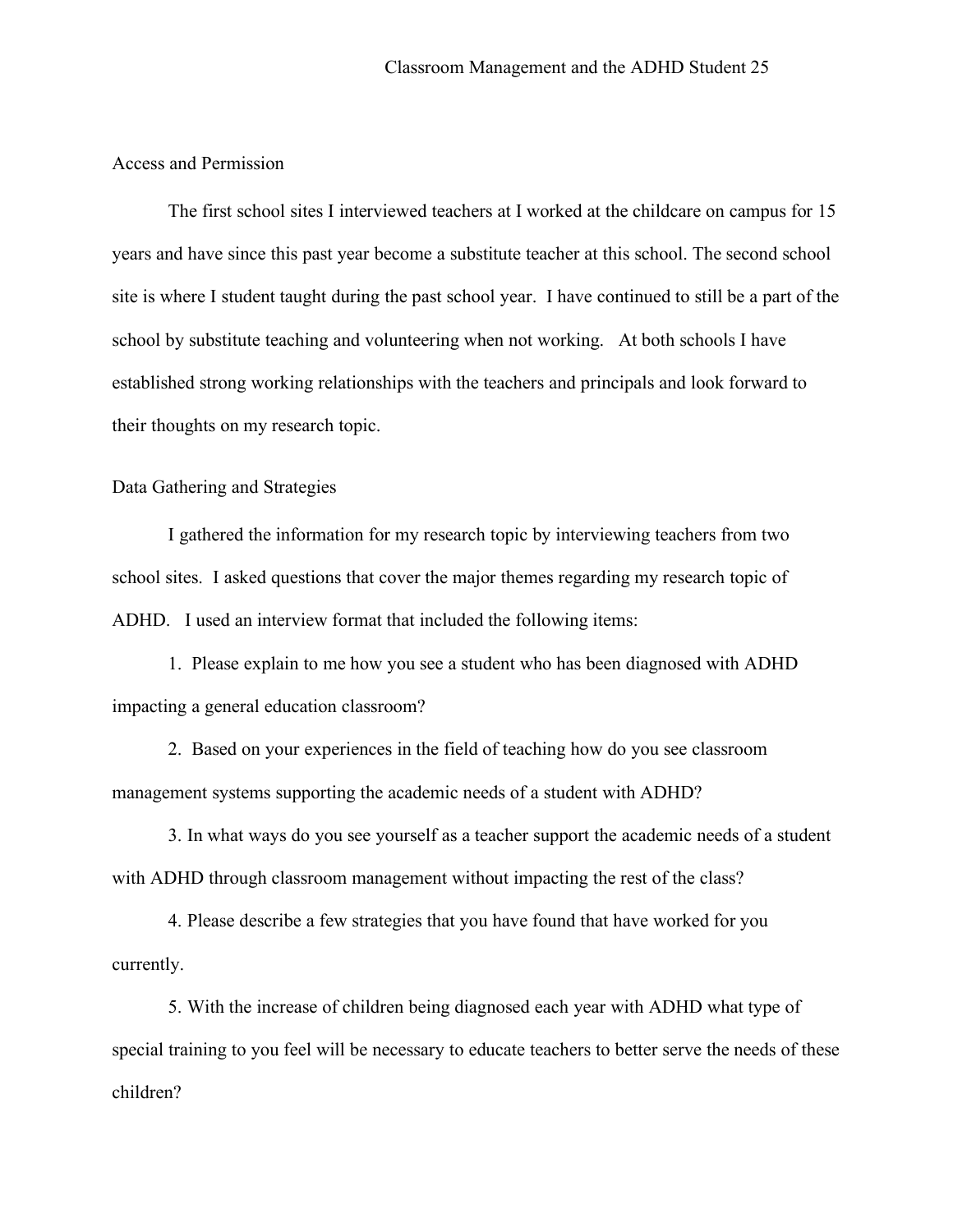6. What types of support systems and resources are available for teachers to use to incorporate into their classroom management systems to better support the academic growth of a student with ADHD and are these resources in place currently?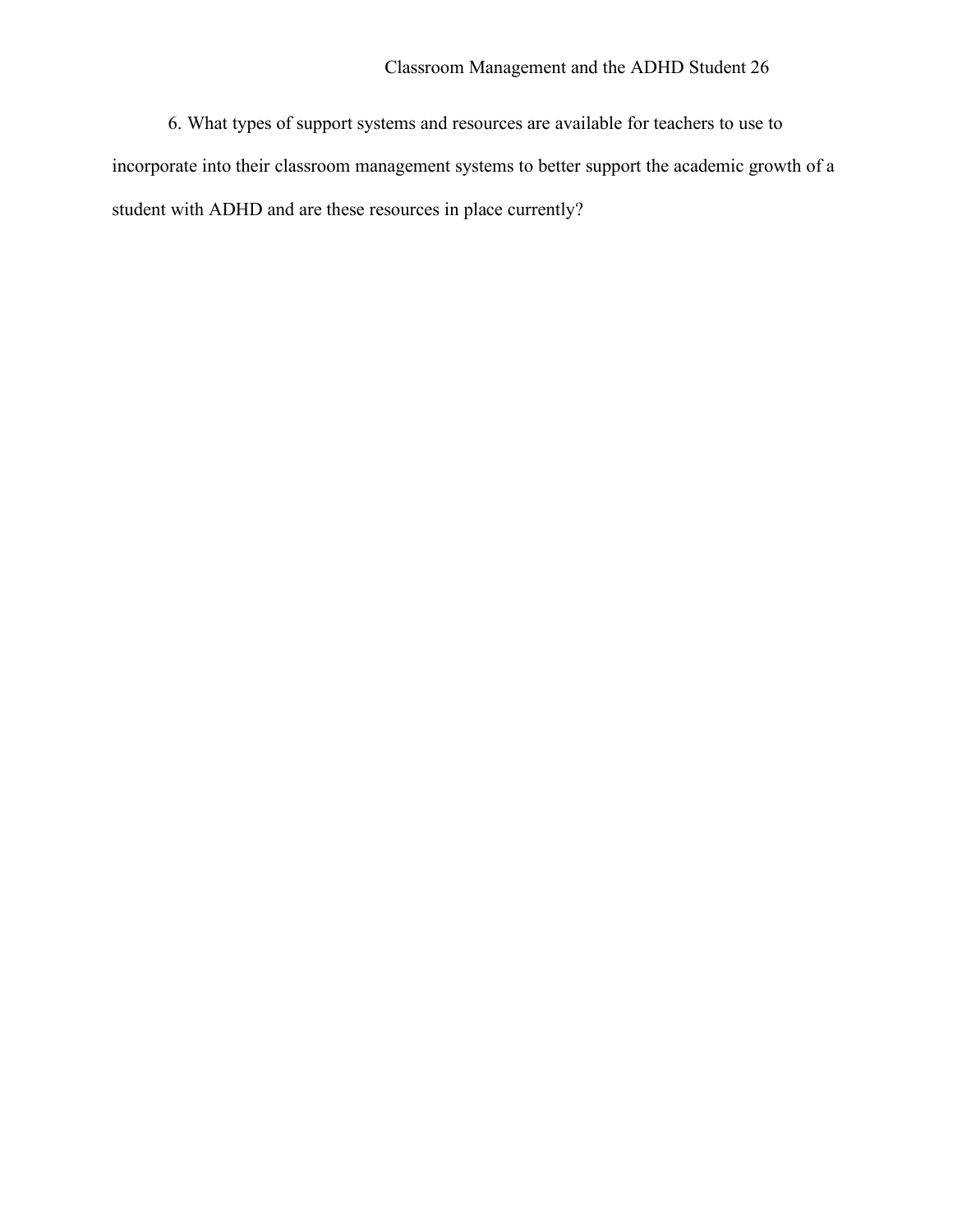### Chapter Four Analysis

As part of my research I conducted six interviews with elementary teachers from a small urban school district. The teachers ranged in teaching experiences from two years to up to twenty years. The interviewees were teachers who currently are teaching kindergarten, first, third, fourth, fifth grade, and resource. The teachers were all provide with copies of the questions prior to being interview. The interviews all took place in the teacher's classroom after school.

## Student and Teacher Perspectives

There were several common threads of thoughts regarding how a classroom management system plays a role in teaching a student with ADHD. One theme that came up several times during the interviews was that as educators it is important to remember that these students express themselves differently than other students. Their impulse control is not like the other students and they will often call out instead of waiting to be called on. These students want to be treated the same way as their peers. It was expressed by one of the teachers that students with ADHD will show respect if treated the same as their peers. By treating them the same as other students teachers are not impacting their self-image in a negative fashion. It is important to use the label of ADHD and turn it into a strength rather than a negative.

A couple of the teachers expressed that they take some time daily to reflect on the fact that they have a student with ADHD and that this student will need to be allowed variations to performance in the classroom. One strategy suggested was that teachers should check-in with students to see how their day is going. Checking in as a practice provides teachers with an understanding of how a student's day has been impacted prior to arriving at school. This information can guide the teacher on how to approach the day with the student at school.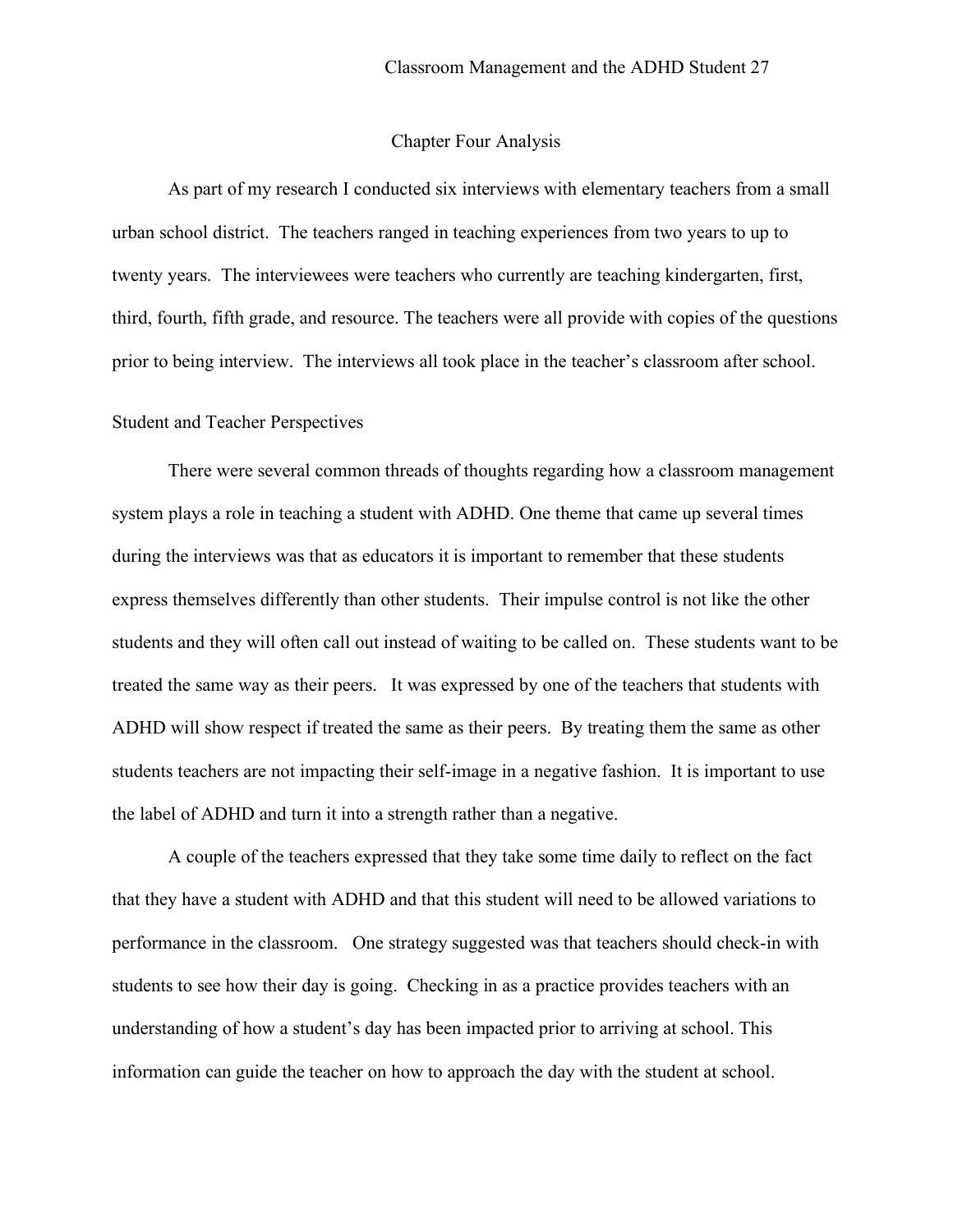Understanding the mood of the student is vital aspect to guide the teacher on how to impact the students learning for the day. What was shared by many of the teachers is that it is important to make a connection with the student. The student then understands that the teacher expresses empathy and demonstrates awareness of the difficult road they have in the learning process.

### Strategies

Another theme that was expressed often throughout the interviews is that it is important to play to the strengths of students with ADHD. For teachers this means believing that, instead of thinking of ADHD as a negative, think of ways to bring out the student's gifts. While teaching a student with ADHD it is important to bring out the student's strengths during direct teaching and group chats. It is recommended that teachers play to student strengths, tailor some of the instruction to bring focus to the student with ADHD, and encourage interest in areas were they can shine among their peers.

Also important is making sure that the student receives positive feedback during the course of the day. Students with ADHD have a window of 15 to 20 minutes of focus time so it is vital to break the student's day down into sections to allow a student the opportunity for success. One strategy is to place a student on an individual behavior plan and break down the student's day into time periods, such as, before recess, after recess, after lunch, and so on.

The school day is long and it is important for both student and family to see that the student had some success during the course of the day. A teacher needs to plan on checking in with the child at the end of each time period, providing feedback on behavior within the time period. A key component to make this plan work will be important to have the family as a support system. Having the family engaged in the process is a key factor in insuring the child's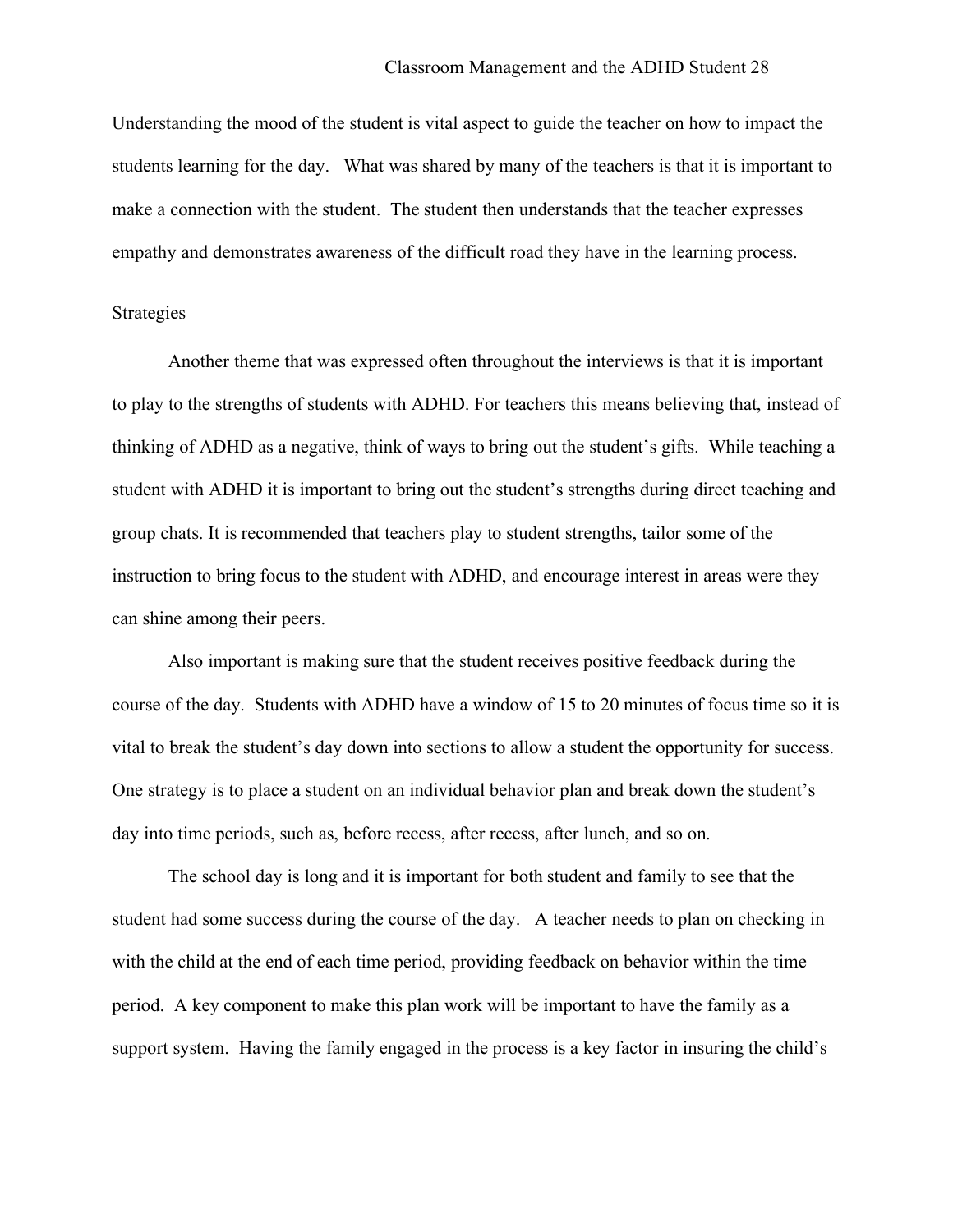success in school. Not having the family involved makes the process more of a struggle for the student.

Teachers need to re-evaluate each day and make modifications to adapt approaches when needed. There are going to be times when the student with ADHD is not present mentally in the classroom, and it is important for the teacher to step back and understand that there will be time to revisit the lesson. Trying to force the student to do the lesson will prove frustrating to both student and teacher. When adapting the workload of the student with ADHD it is important to remember that these students have a window of 15 to 20 minutes focus time and if they understand the concept then have them do a couple of these problems verse 20 to 30 of these problems.

When teaching a student with ADHD it is important to have a classroom management system in place prior to the student entering the classroom. From that classroom management system the teacher can modify or adapt based on the needs of the student. It is important that a student with ADHD understands from the beginning of school the expectations for classroom behavior, and a teacher will need to follow through if expectations are not met.

Also important to the student with ADHD is that there is a routine in place. A routine allows the student to understand and focus on how the day is organized. An important aspect of the routine is to have the daily schedule posted on the board and to go over that schedule daily. A schedule provides students with a break down of their day and allows them to focus on what is acceptable during a give block of time.

Teaching a student with ADHD requires the understanding that this student can only focused for a period of 15 to 20 minutes at a time. When teaching a student with ADHD teachers need to allow for leeway and flexibility for these students. Some of the strategies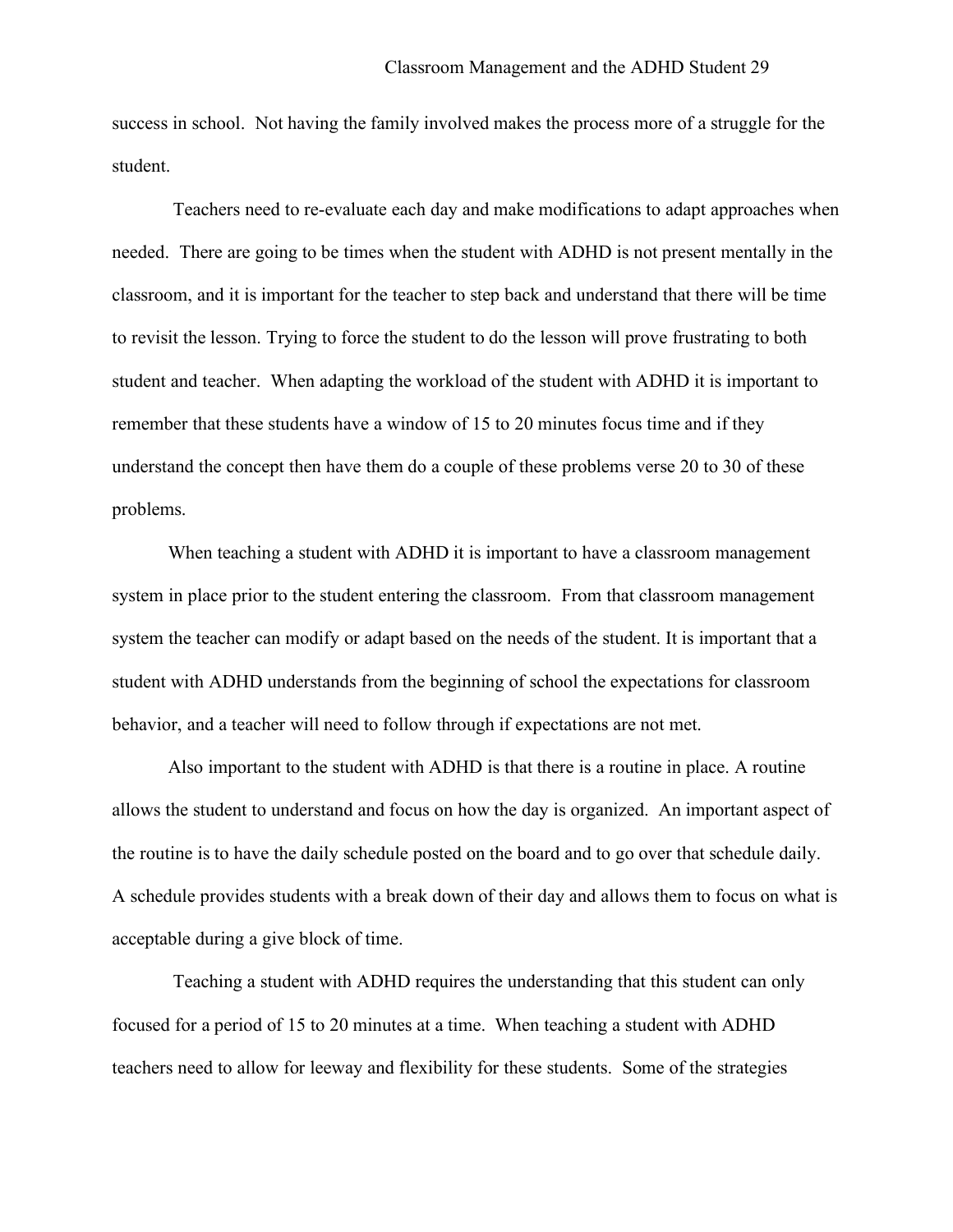shared by the teachers which they have found that worked for them in the past was to allow the students to stand, wiggle, have something in their hands to squeezed, use a check list and timer to keep the student focus, and allow the student to get up and move around the room.

Teachers need to understand that each student learns differently, and teachers must be flexible in adjusting classroom routines, such as allowing a student to stand while taking a test or reading. These adjustments might be the only way that this student can focus on the assignment. A teacher needs to be clear with students if there are times that they need to sit for a test by announcing this ahead of time, alerting them that they will need to plan on sitting for a specific time period.

A key point that was brought up was that it is important for a teacher to learn how each of the students learns and performs. A good teacher learns what trigger each of the students to learn. Based on that information a teacher has a set of expectation for each individual student. Because ADHD is an annoying behavior and it can be bothersome to the teachers and other students in the room, it will be very important to share with other adults who work in the classroom what strategies work best for the student ADHD. The teachers interviewed also allow for flexibility with assignments and prompt the students more often.

### Classroom Set Up

Another theme that came up during the interviews how to set up the student in the classroom to promoted success. Some strategies shared were to place the student in a table group were the other students are very focused and will not be distracted by the student with ADHD and will thus also help to focus that student. Set the student up with a table buddy to help make the student write down their homework, turn in their homework, and to keep on task. When doing group work have the student's part in the group project play to their strengths. With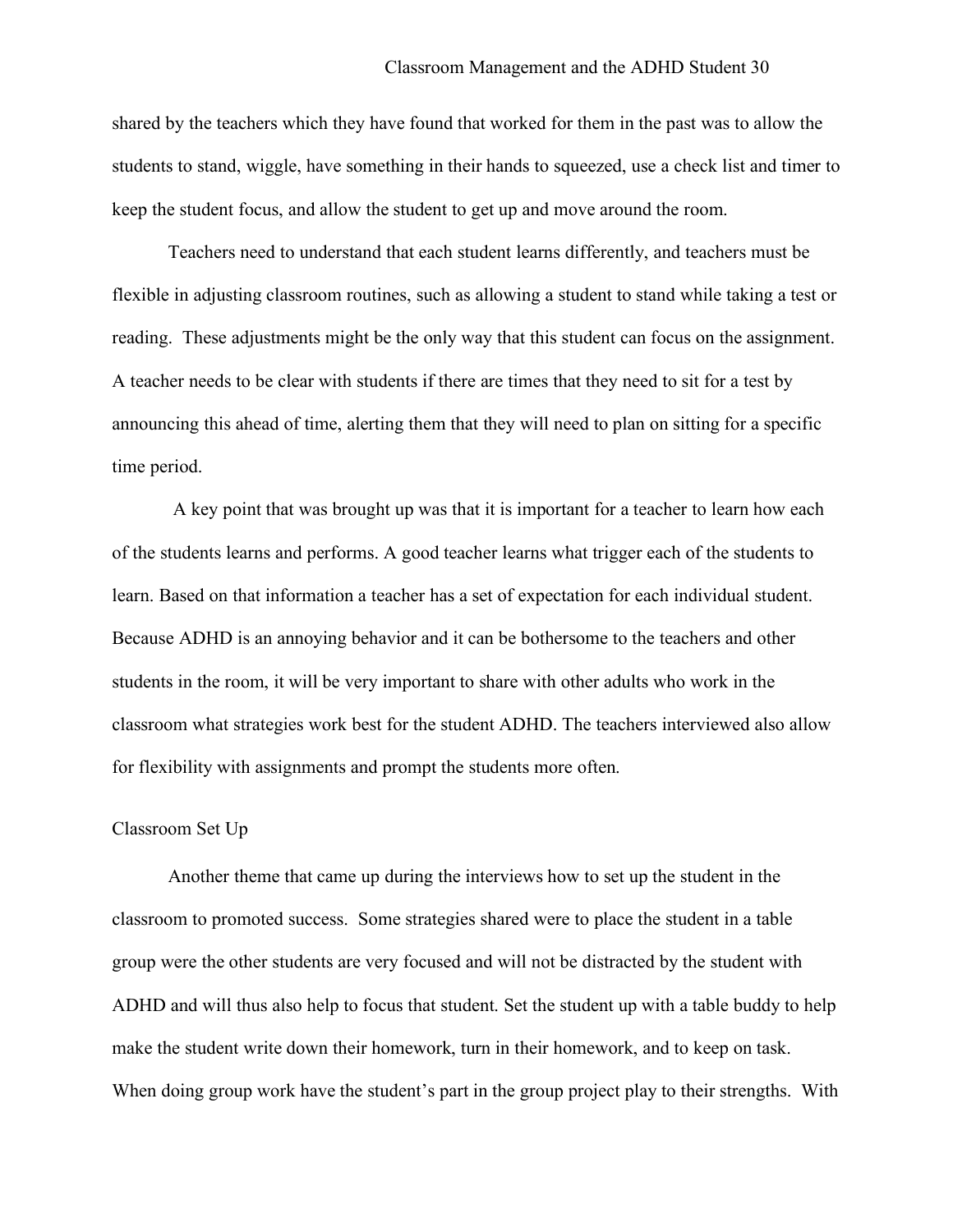younger student another strategy for seating the students is to have a space between each student. For example at each table have six chairs but have the students sit with a chair between them. Most of the teachers interviewed used the strategy of sitting the students in the back and providing them with a clear path so as not to disturb the other students.

Using both individual and team points hold the student with ADHD accountable for behavior in the classroom. The student with ADHD does not want to be responsible for keeping their tablemates from receiving points. They too also want to earn points for themselves. To build on the self-esteem of the student with ADHD give out class points when this student does something positive. For younger students using a check system, as a means of holding the students accountable for their behavior in the classroom. Student names are written on the board and receive a check, for example, if they call out without raising their hand. If students receive three checks then they would lose 2 minutes of their recess time. This is a method of holding them accountable for their behavior not impacting the rest of the class and is a way to remind them not for example to call out.

Another strategy is to have the student work in small groups. When working with small group, teachers need to play to that student's strengths, continuing to build on the positive of what that student has to offer to the group setting. Again if other adults are working with the small group teachers need to inform them of the modifications.

### **Resources**

The final two questions that I ask had to do with the rise in ADHD students, if any special training would be helpful for teachers and what support system are available for teachers to use. What came out of the interviews is that teachers need to pay attention to the students to understand how they perform and learn. If the academics are not affected by the ADHD then it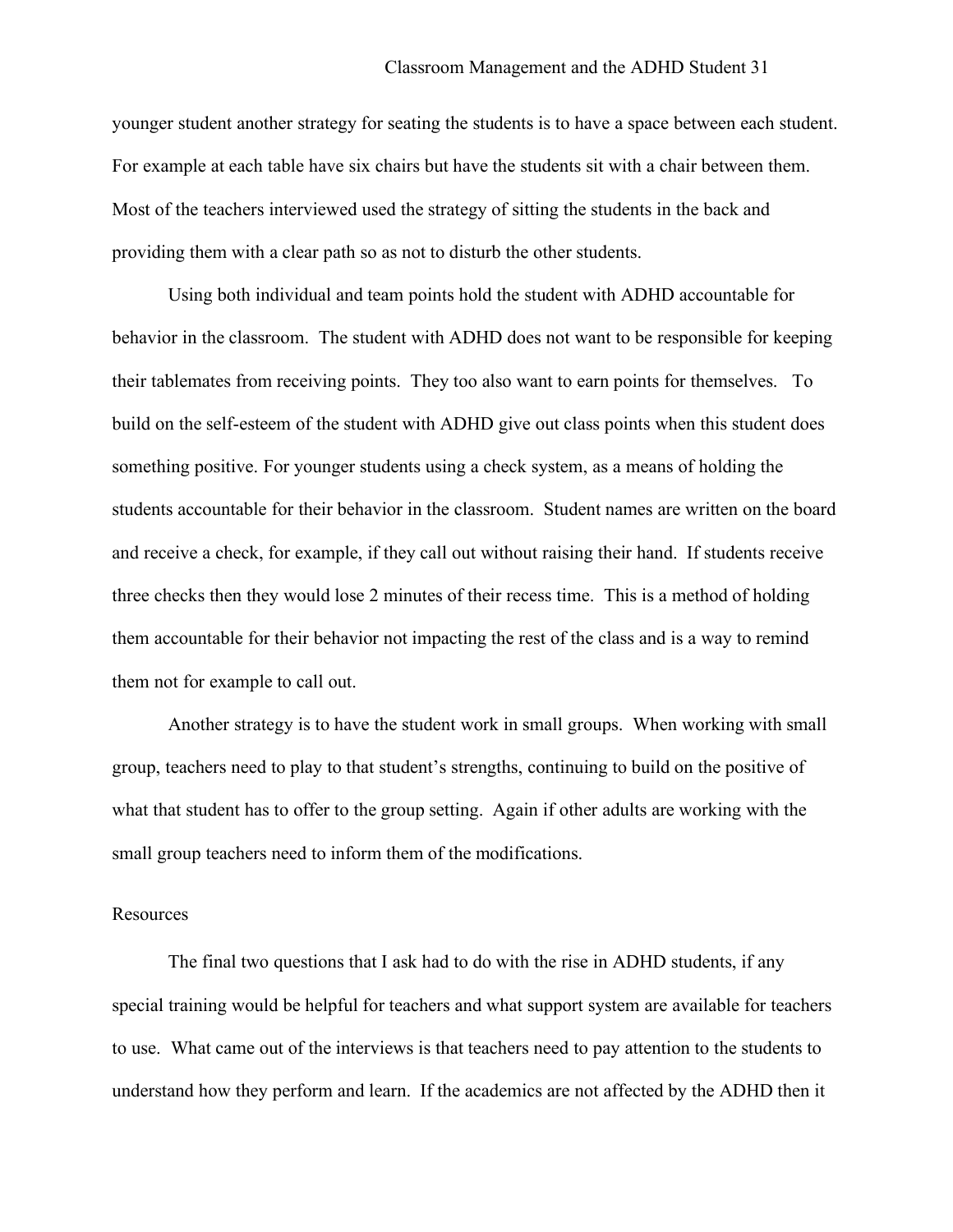is the job of the teacher to learn how to live with the student and make adaptations when needed. If the academics are affected then the teacher could depending how well they know the parents suggest that the child be taken their physician or to an expert. What is important is that the teacher themselves does not diagnose the student but uses the resource available on site to diagnose the student and then make a plan of action to best support the students.

On the school site teachers have many resource available to them to use to develop strategies to support the academic needs of the student. Teacher can speak to the grade level team, check in with them to see what kinds of strategies have worked for them in the past when dealing with a ADHD student. Speaking to the prior teachers helps see what kinds of strategies worked for them or to see if others noticed the behavior the prior year. Brain storming with other teachers on site is a great wealth of resources and support for both student and teacher.

It is important for the community of the school to be involved, the principal, the instructional aide, speech teacher, occupational therapist, special education teacher, and resource teacher to best support the student with ADHD. Also important is for the family to be on board and be supportive of the modification needed for the students. If the parents are not supportive of the plan put in place for the student then it will be a difficult path for both teacher and student.

Resources available outside of school are conferences, information on the web, and books. By far what the teachers interviewed said was the most valuable resource was the members of their own staff who they could brainstorm and develop strategies to support the ADHD students. Because of the increase in students identified as ADHD, this field is new and developing.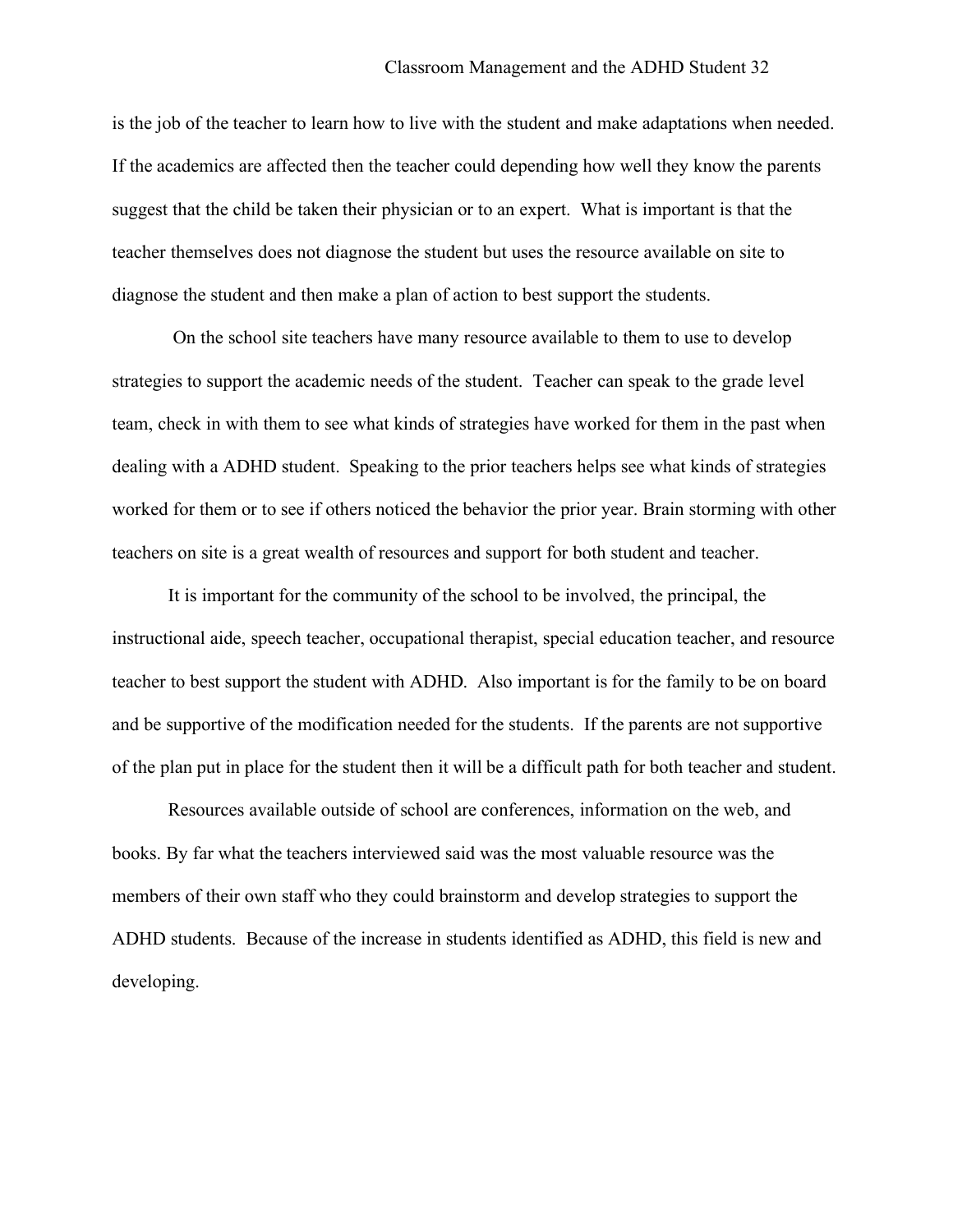#### Chapter Five Discussion

#### Relationship of Literature to Research Findings

The research relates to the literature in several ways. In both the literature and interviews it was suggested that it is important to build on the positives with students with ADHD. A teacher needs to play to the student's strengths during both direct teaching and group projects, in an attempt the label of being ADHD into a positive rather than a negative.

In both the literature and interviews the student's attention level was discussed as playing a role in the student's ability to perform in the classroom. Students with ADHD have a small amount of focus time usually only 15-20 minutes. Teachers need to use that time in a manner to best support the academic growth of the student. All students have different learning styles and it was stated in both the literature and interviews that the teacher needs teach to the different styles of learning.

In both the interviews and research there was the discussion on how to arrange the classroom to better support the student with ADHD. Such discussion includes where to place the student within the classroom setting to best support their academic growth and to also lessen the amount of disruption for the other students. Furthermore, within this content of both the interviews and the research is the belief that an established routine and schedule needs to be in place for the student with ADHD. Teachers need to have an established classroom management system in place and then modify this system to best meet the needs of the student with ADHD.

## Major Themes and Findings

There were several themes and findings that came out of the interviews with the teachers with regards to classroom management and the ADHD student. The first theme that re-occurred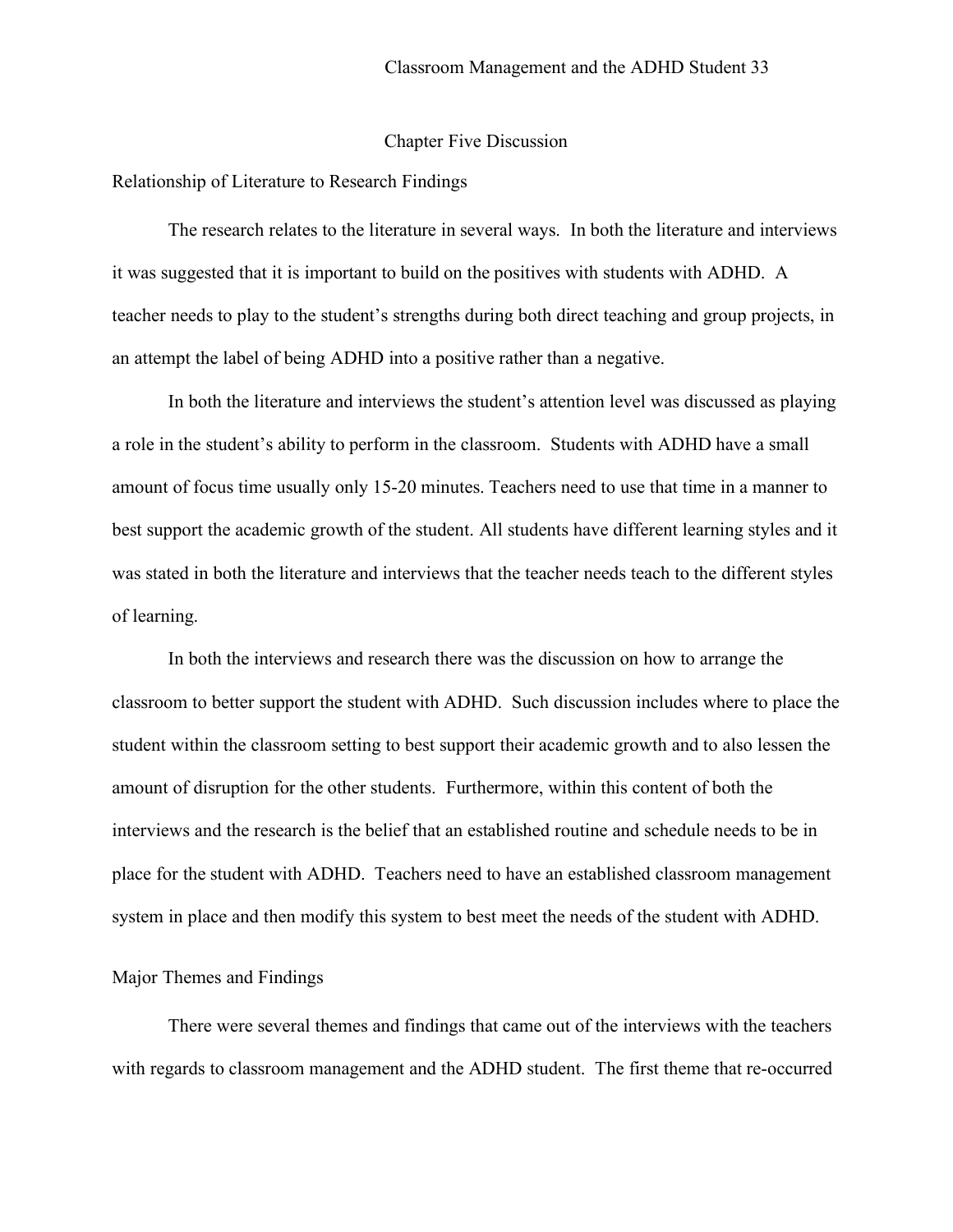often was the role of the teacher and how their approach to the student with ADHD can affect the academics of this student. ADHD is a very distracting behavior to both the teacher and students. How a teacher approaches and deals with these students can determine how the student's academic lives will be affected. Being both positive and showing empathy towards the student will go a long way in building a connection and trust between the student and teacher.

Teachers need to understand that children with ADHD do not want to behave in the manner that they are behaving. They have no control and ADHD is not only frustrating for those around them, but for them as well. It is important to find ways to teach to the strengths of the ADHD student and to foster those strengths during teaching. Finding what triggers a student to learn and perform is key for the success of a student with ADHD, as it is with any student. Learning how the student learns and performs and setting learning exceptions based on this information is an important job for a teacher.

Remembering to modify and adapt the academics for the student with ADHD is an important component for the success of the student. Students with ADHD have a window of 15 to 20 minutes of focus time, modifying the lesson or assignments to maximize the learning experience is important for the success of the student. When a teacher can assess with five problems that a student has clearly understanding of a concept then why have them do 20 to 30 problems? Modify and move on to the next section of the lesson to keep the student's focus.

A daily check-in to remind oneself of the fact that one of the students in the classroom has ADHD is very important for the teacher because ADHD can prove to be challenging to deal with. Making a connection with the student and providing the student with the understanding that you have empathy for them and an understanding of what they face on a daily basis can play a role in getting that student to buy into what you need them to do.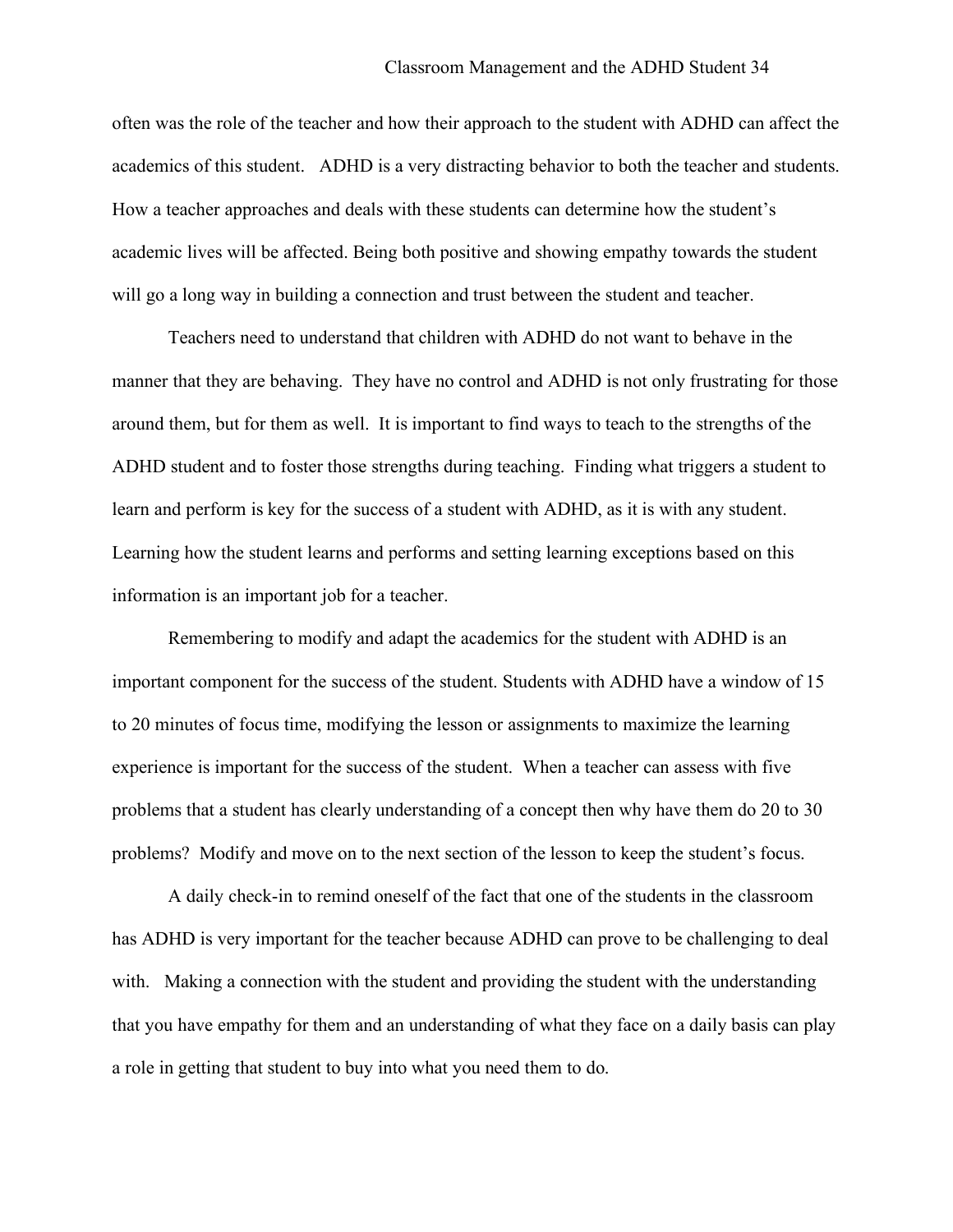In conclusion, one of the most important aspects I learned from my research is how the role of the teacher can affect the student with ADHD. A teacher must remember that it is vitally important to be positive and to find ways to teach to the student's strengths. ADHD has such a negative label and it is important to turn that label into a positive one by finding what triggers that student to learn and perform well in the classroom. All students learn differently and finding out how to reach a student with ADHD could affect the student's overall learning experience. As a new teacher researching this topic it helped me to understand how ADHD can impact both the teacher and students.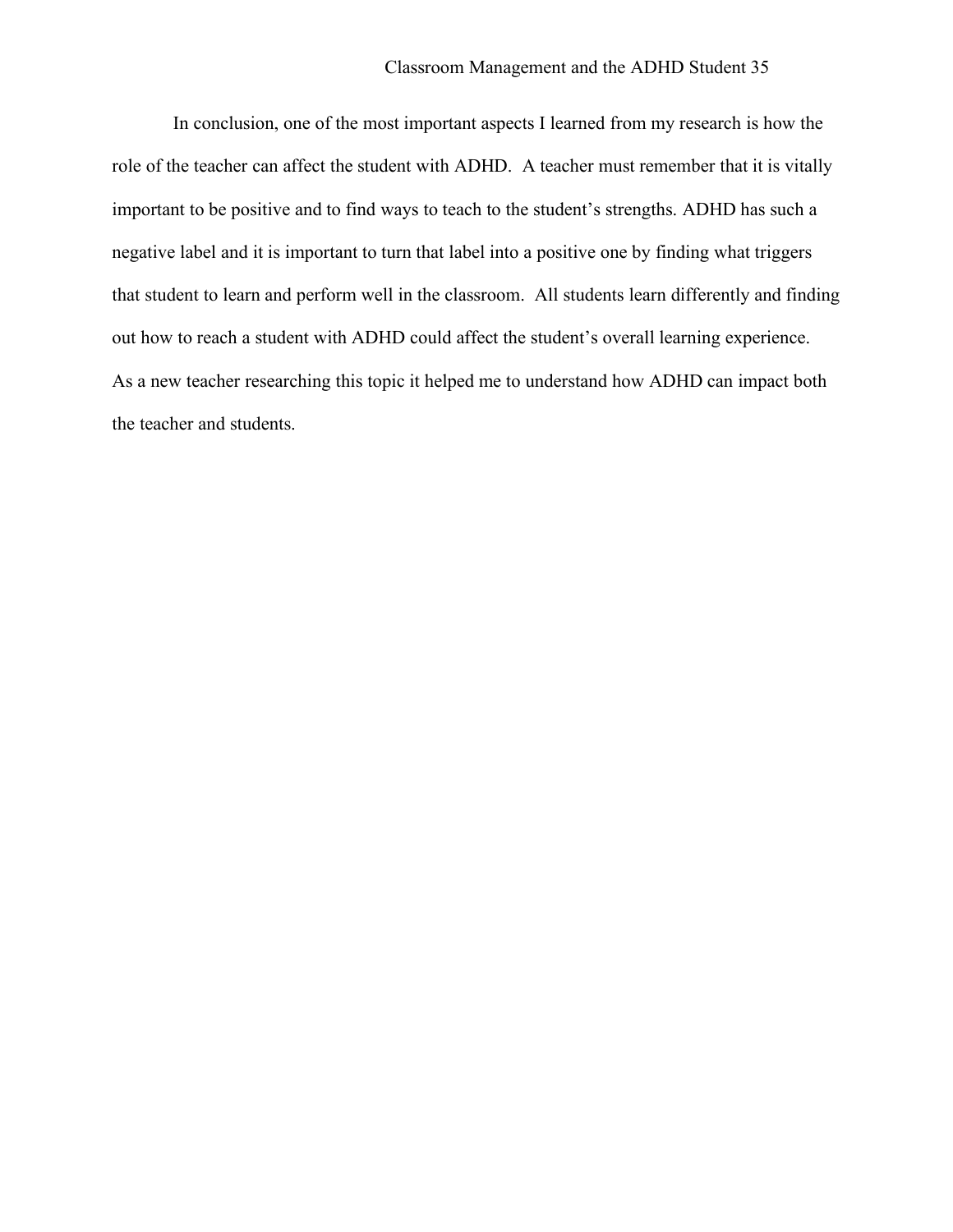#### References

- Brand, S., Dunn, R. and Greb, F. (2002). Learning styles of students with Attention Deficit Hyperactivity Disorder. How can we teach them? *The Clearing House, 75(*5), 268-273.
- Brown, T. E. ( 2007). A new approach to Attention Deficit Disorder*. Educational Leadership*, *64*(5), 22-27.
- California Dept. of Education and Youtsey, D, K. (2005) Assessments, standards-based IEPS, and mastery teaching and learning. *CalStat.* Retrieved February 23, 2010 from http://www.calstat.org/learningcenter/pdfs/ACSA\_Toolkit.pdf
- Center for Disease Control and Prevention. (2006*). Summary health statistics for U.S. children: National Health Interview Survey,* 2006 Retrieved on March 31, 2010 from http://www.cdc.gov/nchs/data/series/sr\_10/sr10\_234.pdf
- Dossetor, D. (2007). *ADHD in special populations*. Retrieved February 15, 2010 from http://www.cheri.com.au/documents/ADHDinSpecialPopsDavidDossetorprint.pdf
- Gardill, M. C., DuPaul, G. J. (1996). Classroom strategies for managing students with Attention-Deficit/Hyperactivity Disorder. *Intervention in School & Clinic*, *32*(2), 89-99.
- Glass, C. S., Wegar, K. (2000). Teacher perceptions of the incidence and management of Attention Deficit Hyperactivity Disorder. *Education*, *121*(2), 412-421.

Kidsource Online, Inc. (2009*). Providing an appropriate education to children with attention deficit disorder*. Retrieved February 15, 2010 from http://www.kidsource.com/kidsource/content2/appropriate.add.html

La Londe, J. (2010). *A guide to Marin SELPA.* Retrieved March 24, 2010 from http://www.marinschools.org/